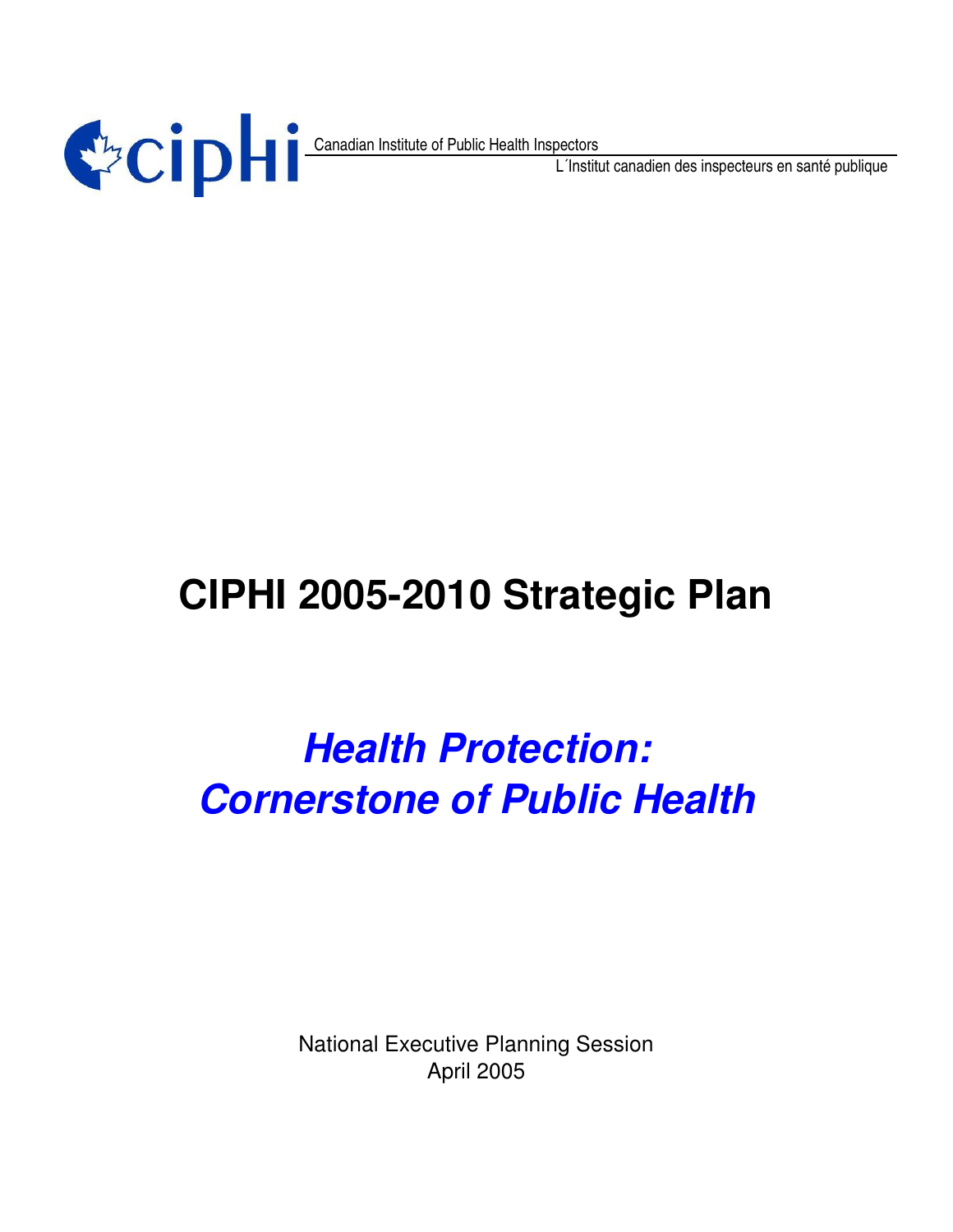# TABLE OF CONTENTS

| STRATEGIC DIRECTIONS, STRATEGIC OBJECTIVES AND LEAD NEC MEMBERS  7                                     |  |
|--------------------------------------------------------------------------------------------------------|--|
| А.<br>В.<br>C.<br>D.<br>PRIORITIZE OUR ADVOCACY POSITIONS FOR THE RIGHT PLACE & THE RIGHT TIME 8<br>Е. |  |
|                                                                                                        |  |
| FIVE MAIN MANEUVERS OF A CONTINUING PROFESSIONAL COMPENTENCY PLAN  14                                  |  |
|                                                                                                        |  |
|                                                                                                        |  |
|                                                                                                        |  |
|                                                                                                        |  |
|                                                                                                        |  |
|                                                                                                        |  |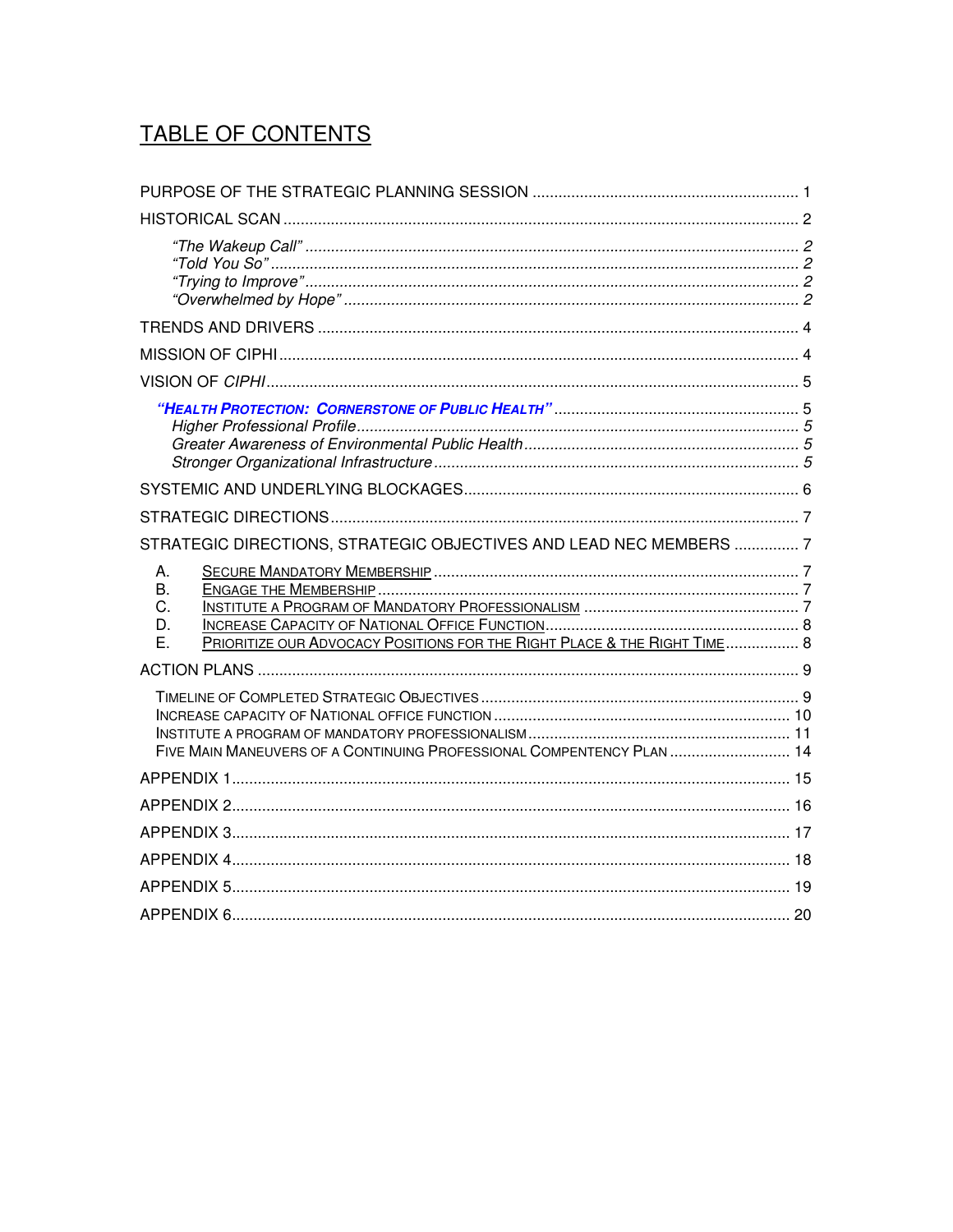

# **Purpose of the Strategic Planning Session**

The **Canadian Institute of Public Health Inspectors (CIPHI)** has a long history of serving the needs of both the public and *Environmental Public Health* Professionals (EPHP's **\*** ). CIPHI has a membership that is made up of EPHP's from across Canada, while the National Executive Committee (NEC) is made up of Presidents from each provincial or regional Branch. CIPHI's Board of Certification is responsible for setting entry standards and examining individuals wishing to obtain the Certificate in Public Health Inspection (Canada). The CPHI(C) credential is the nationally recognized credential for all frontline EPHP's, with the exception of the Province of Québec.

*CIPHI* is embarking on several important initiatives that will have long term impacts on the membership, the organization and on the public. Some of these initiatives are groundbreaking in scope and will change the way that CIPHI operates over the long term future.

A long range strategic plan was necessary to ensure that the NEC had a comprehensive plan in place before finalizing its decisions around the new initiatives, and for ensuring that all members of the NEC had broad agreement on the necessity and destination of the proposed changes.

A two day strategic planning session by all NEC members was considered to be the best option for creating the plan and for considering the implications of the decisions.

The strategic planning session was to have several outcomes:

- A re-statement of CIPHI's Mission to ensure its current relevance.
- A clear statement and understanding of CIPHI's long range Vision for the organization.
- Strategic choices made.
- A set of concrete strategies with real commitment behind them.
- Short term goals with implementation plans.
- Implementation plans with timelines and assignments for certain initiatives.

The two day NEC planning session was held on April 29-30, 2005 at the Sheraton Hotel in Toronto, facilitated by Mr. Bill Staples of ICA Associates Inc. The planning process consisted of participatory discussions among the nine NEC members and a liaison from Public Health Agency of Canada on the history of the organization, its Mission Statement, its Vision for the future, various issues and blockages, a set of strategies, measurable accomplishments, timelines and assignments, and action plans for some specific breakthrough areas.

*<sup>\*</sup> EPHP's consist of various professionals who hold the Certificate in Public Health Inspection (Canada) credential, as granted by CIPHI's Board of Certification. These professionals can include Public Health Inspectors (PHI's), Environmental Health Officers (EHO's), Environmental Public Health Program Managers, Environmental Public Health Scientists/Specialists and EPHP's within academia.*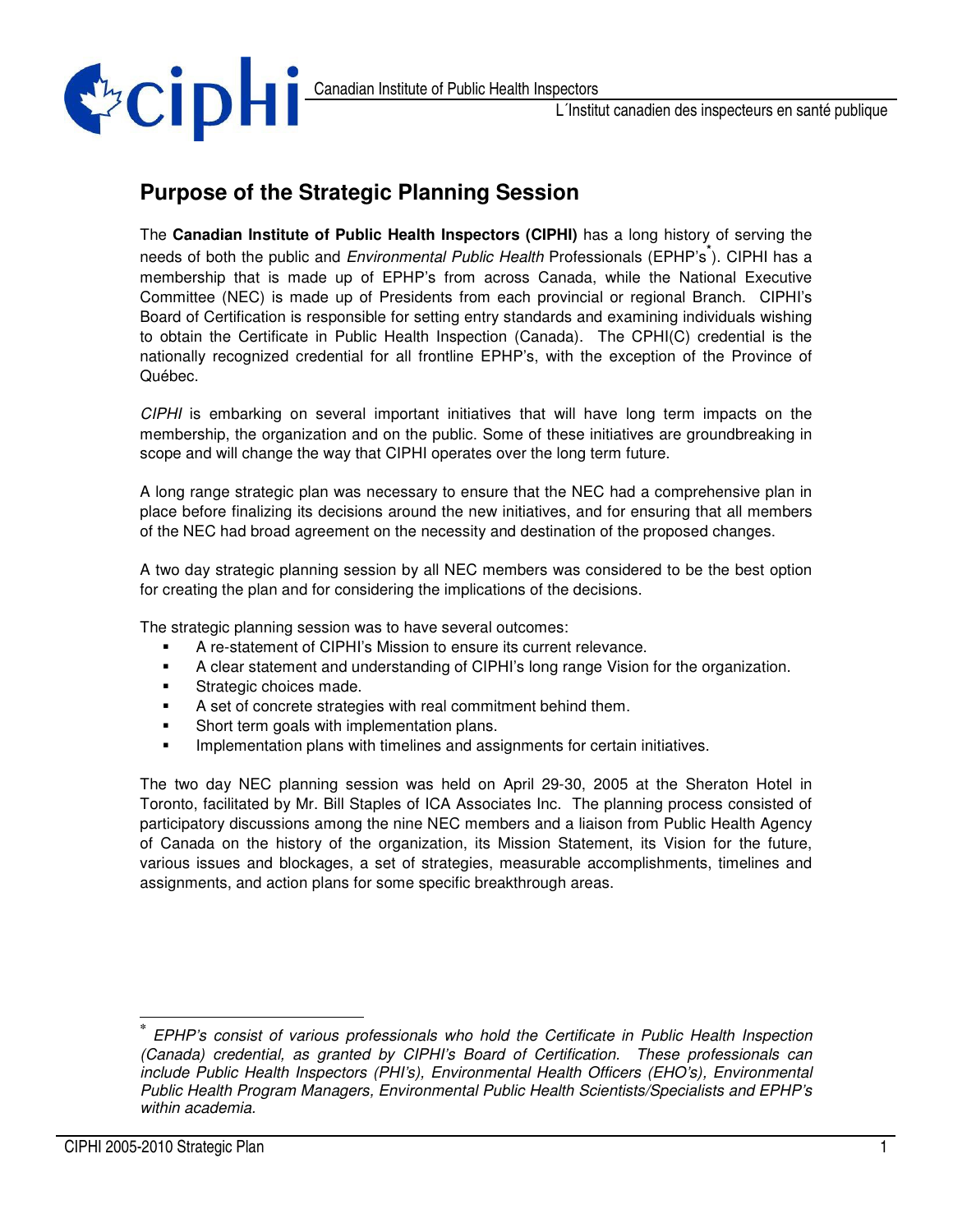

#### **Historical Scan**

The NEC looked in detail at recent internal and external events affecting CIPHI and created a common story for the past five years.

While *Environmental Public Health* has a venerable history that goes back several centuries, it has cycles of relative visibility and invisibility to the public depending upon the general interest in health of the day. *CIPHI* has been certifying the qualifications of individual EPHP's for decades, and it is these certified professionals who make up the bulk of the membership of 1,100.

#### *"The Wakeup Call"*

*From 2000 to 2003 several health calamities brought widespread public and political attention to* Public Health *issues and had an impact on the profession as a whole: SARS, 911, Anthrax, West Nile Virus, BSE and the Walkerton & North Battleford waterborne disease outbreaks. New legislation and a call for* Public Health *reforms put increased scrutiny on the profession and the frontline human resources suddenly became an important topic.*

#### *"Told You So"*

*During 2002, and into 2003, several public commissions and inquiries supported skills enhancement within* Public Health*, including the* Environmental Public Health *profession. The need for skills enhancement was already well known by most EPHP's who had long been aware of the limitations and lack of capacity within the system.*

#### *"Trying to Improve"*

*Throughout 2003 and into 2004, the Institute became increasingly aware of a movement by some to erode the basic qualifications required to function as a frontline EPHP. This trend was a direct result of the increased demands for EPHP's across Canada. The Institute responded to this attack on the CPHI(C) credential by partnering with several agencies to study and codify the competencies required for frontline Public Health workers, including those within* Environmental Public Health *profession. The Institute's initiative to improve the competencies of EPHP's has now raised the question of how to implement a Continuing Professional Competency program for existing CPHI(C)'s in Canada.*

#### *"Overwhelmed by Hope"*

*Since mid 2004, recurring outbreaks and media attention have increased the pressure on CIPHI to create long term solutions for providing highly qualified EPHP's to fill the gaps being experienced across Canada. Several levels of government and the membership are looking to CIPHI to take leadership on this important issue. Recent commitments from the federal government and the Public Health Agency of Canada have created unprecedented opportunities to make this necessity an attainable reality.*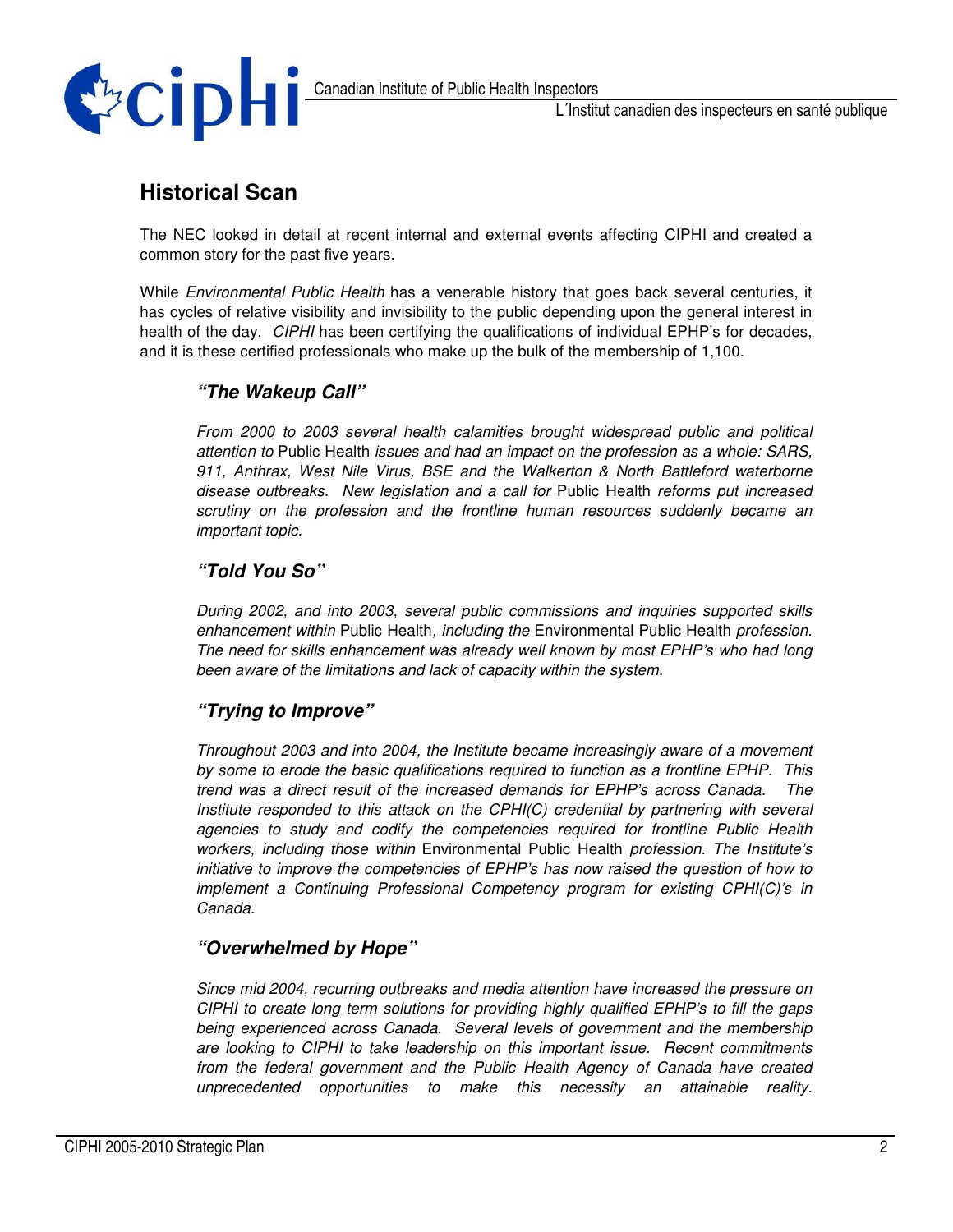

| <b>Five Year Historical Scan of CIPHI</b>                                                     |                                                                                                                                                            |                                                                                                          |                                                                                                                                                                                    |                                                                                                     |                                                                     |                                                                                                     |                                                         |  |
|-----------------------------------------------------------------------------------------------|------------------------------------------------------------------------------------------------------------------------------------------------------------|----------------------------------------------------------------------------------------------------------|------------------------------------------------------------------------------------------------------------------------------------------------------------------------------------|-----------------------------------------------------------------------------------------------------|---------------------------------------------------------------------|-----------------------------------------------------------------------------------------------------|---------------------------------------------------------|--|
| "The Wakeup Call"                                                                             |                                                                                                                                                            |                                                                                                          | "Told you So!!"                                                                                                                                                                    |                                                                                                     | "Trying to Improve"                                                 | "Overwhelmed by<br>Hope"                                                                            |                                                         |  |
| 2000                                                                                          | 2001                                                                                                                                                       | 2002                                                                                                     | 2003                                                                                                                                                                               |                                                                                                     | 2004                                                                |                                                                                                     | 2005                                                    |  |
| <b>Public health</b><br>disasters lead to<br>reports that lead to<br>renewal $^{1/2}$         | <b>Public Health</b><br><b>Calamities: North</b><br>Battleford, 9-11,<br>Anthrax attacks <sup>1/2</sup>                                                    | <b>Public Health</b><br><b>Calamities: West Nile</b><br><b>Virus, SARS (2003),</b><br>BSE $(2003)^{1/2}$ |                                                                                                                                                                                    | Non-CPHI(C)<br>technicians issue <sup>2</sup><br><b>Environmental Public</b>                        | <b>New National</b><br>President<br>Changes to B.O.C.               |                                                                                                     | Constitutional changes<br>Natl. Newsletter <sup>1</sup> |  |
|                                                                                               |                                                                                                                                                            |                                                                                                          | <b>Health Week,</b>                                                                                                                                                                |                                                                                                     | International                                                       |                                                                                                     | Bannerlite display<br>purchased                         |  |
| <b>Public Health</b><br><b>Calamities:</b><br>Walkerton <sup>1/2</sup>                        | New legislation, new<br>powers, new<br>challenges                                                                                                          | <b>Walker, Krever,</b><br><b>Romanow, Kirby</b>                                                          | Haines, Campbell,<br><b>Strategic marketing</b><br>plan <sup>1</sup>                                                                                                               |                                                                                                     | participation raised<br>profile                                     |                                                                                                     | <b>Qatar connection</b>                                 |  |
| CIPHI in the black $^{1/2}$                                                                   | increase in EPHP<br>positions                                                                                                                              | reports <sup>1</sup><br>Money, volunteers! <sup>2</sup>                                                  | Advocacy function<br>activated                                                                                                                                                     |                                                                                                     | 2010 IFEH<br>Conference!                                            |                                                                                                     | Audits of food<br>protection system in                  |  |
| First graduating class<br>from UCCB                                                           | EPHP's don't seem to                                                                                                                                       |                                                                                                          | <b>IFEH liaison</b><br><b>Skills Enhancement,</b><br>Fed/Prov commitment<br>to reform Public Health<br>system, enhance PH<br>Concordia<br>capacity leading to<br>core competencies |                                                                                                     | PHAC established                                                    |                                                                                                     | ON and AB                                               |  |
|                                                                                               | fit in health system as<br>well as they should<br>"The fox runs the hen<br>house"<br>Regionalization of<br><b>Public Health service</b><br>delivery models | Carla Troy <sup>1</sup>                                                                                  |                                                                                                                                                                                    | <b>Revisions to Health</b><br>Acts<br>Begin road to<br>competencies<br>Asian tsunami <sup>1/2</sup> |                                                                     | Audits and PH Review                                                                                |                                                         |  |
|                                                                                               |                                                                                                                                                            | Bachelor Program at                                                                                      |                                                                                                                                                                                    |                                                                                                     |                                                                     | Pandemic influenza<br>keeps pressure to<br>reform on<br>Continued support by<br>PH Agency of Canada |                                                         |  |
|                                                                                               |                                                                                                                                                            |                                                                                                          |                                                                                                                                                                                    |                                                                                                     |                                                                     |                                                                                                     |                                                         |  |
|                                                                                               |                                                                                                                                                            | <b>Justice O'Connor</b><br>report <sup>1</sup>                                                           | initiative                                                                                                                                                                         |                                                                                                     |                                                                     |                                                                                                     |                                                         |  |
|                                                                                               |                                                                                                                                                            | Coordination of<br>national conference                                                                   |                                                                                                                                                                                    | Capacity review<br>Position statement on                                                            |                                                                     |                                                                                                     | and Health Ministers                                    |  |
|                                                                                               |                                                                                                                                                            |                                                                                                          |                                                                                                                                                                                    | PH Agency Ontario                                                                                   | EPH in Canada by                                                    |                                                                                                     | <b>Communicating Need</b>                               |  |
|                                                                                               | HR needs education of<br>EPHP's                                                                                                                            |                                                                                                          |                                                                                                                                                                                    | PH Agency of Canada                                                                                 | <b>Advocacy Committee</b>                                           |                                                                                                     | for Core Competencies<br>to EPHP's                      |  |
|                                                                                               | <b>CIPHI forms link with</b>                                                                                                                               |                                                                                                          | announced<br>Interim Chief MOH of<br>Canada appointed                                                                                                                              |                                                                                                     | CIPHI marketing<br>portfolio                                        |                                                                                                     |                                                         |  |
|                                                                                               | <b>Health Canada's</b><br><b>Skills Enhancement</b>                                                                                                        |                                                                                                          |                                                                                                                                                                                    |                                                                                                     | Core competency                                                     |                                                                                                     |                                                         |  |
|                                                                                               | Program <sup>1</sup>                                                                                                                                       |                                                                                                          |                                                                                                                                                                                    | Minister of State for<br><b>Public Health</b><br>appointed                                          | project initiated -<br>Steering Committee &<br>Working Group formed |                                                                                                     |                                                         |  |
| High points for the organization <sup>1</sup><br>Low points for the organization <sup>2</sup> |                                                                                                                                                            |                                                                                                          |                                                                                                                                                                                    | Avian influenza keeps<br>pressure to reform on                                                      | Code of ethics<br>proposed changes                                  |                                                                                                     |                                                         |  |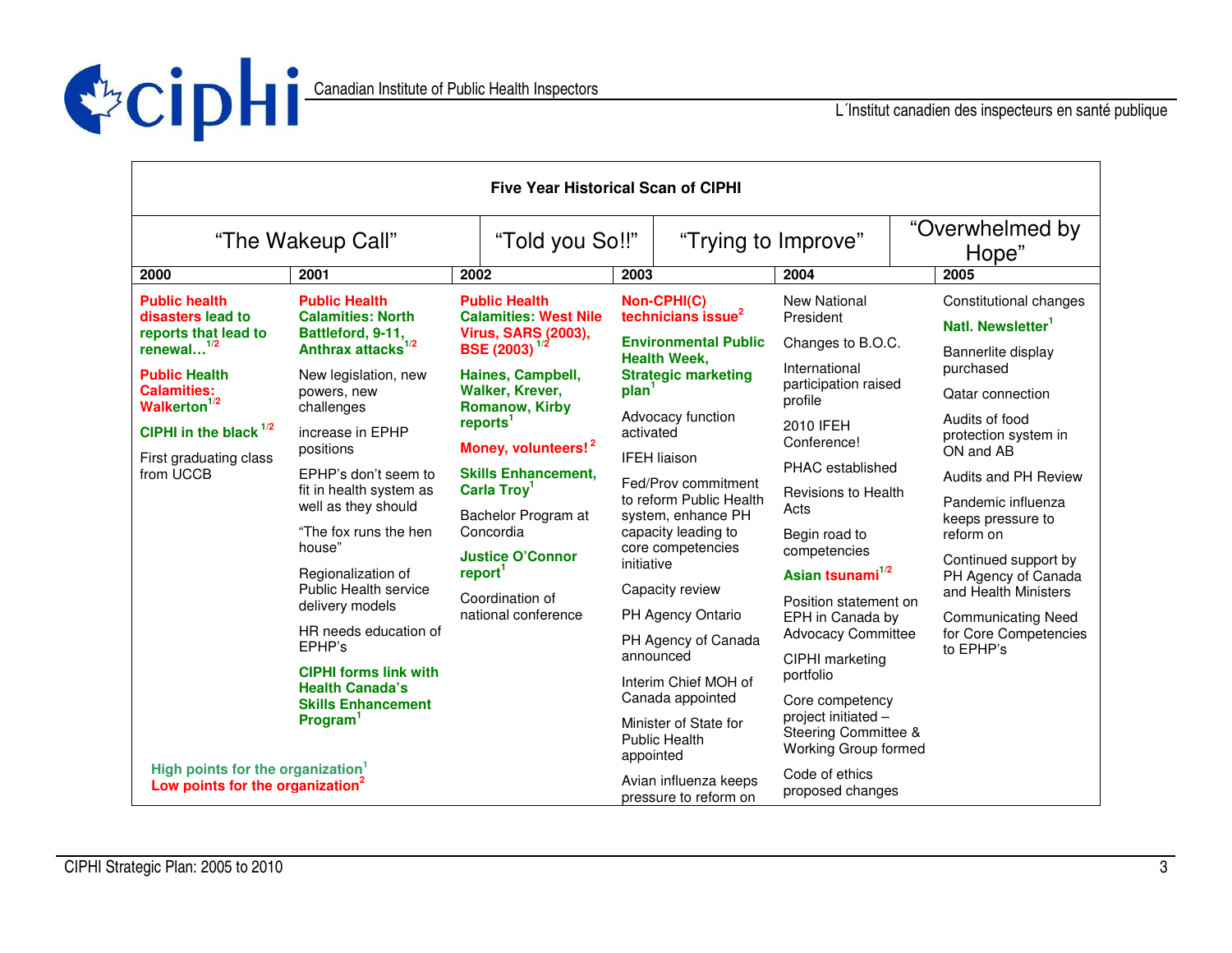

### **Trends and Drivers**

By reading through events of the past five years, the NEC isolated some of the trends and drivers that must be considered in *CIPHI's* long range future and in the strategic plan.

- $\blacktriangleright$ Speed and frequency with which health calamities occur
- $\blacktriangleright$ Increased resourcing of *Public Health*
- $\blacktriangleright$ Political sensitivity
- $\blacktriangleright$ From diploma to degree for EPHP's
- $\blacktriangleright$ Youth expectations toward higher education
- $\blacktriangleright$ Collaboration between organizations at all levels
- $\blacktriangleright$ Recognition of vital role of *Public Health*
- $\blacktriangleright$ Increased visibility of *Environmental Public Health* and EPHP's
- $\blacktriangleright$ Self recognition and internal revitalization
- $\blacktriangleright$ Trend toward increasing advocacy

### **Mission of CIPHI**

CIPHI's Mission Statement was updated by the NEC to more clearly express the service that CIPHI intends to provide to Canadian society and to EPHP's.

#### **Mission:**

**CIPHI advances the profession, science and the field of** *Environmental Public Health* **through certification, advocacy, education and setting standards. We protect the health of Canadians and represent** *Environmental Public Health* **professionals across Canada.**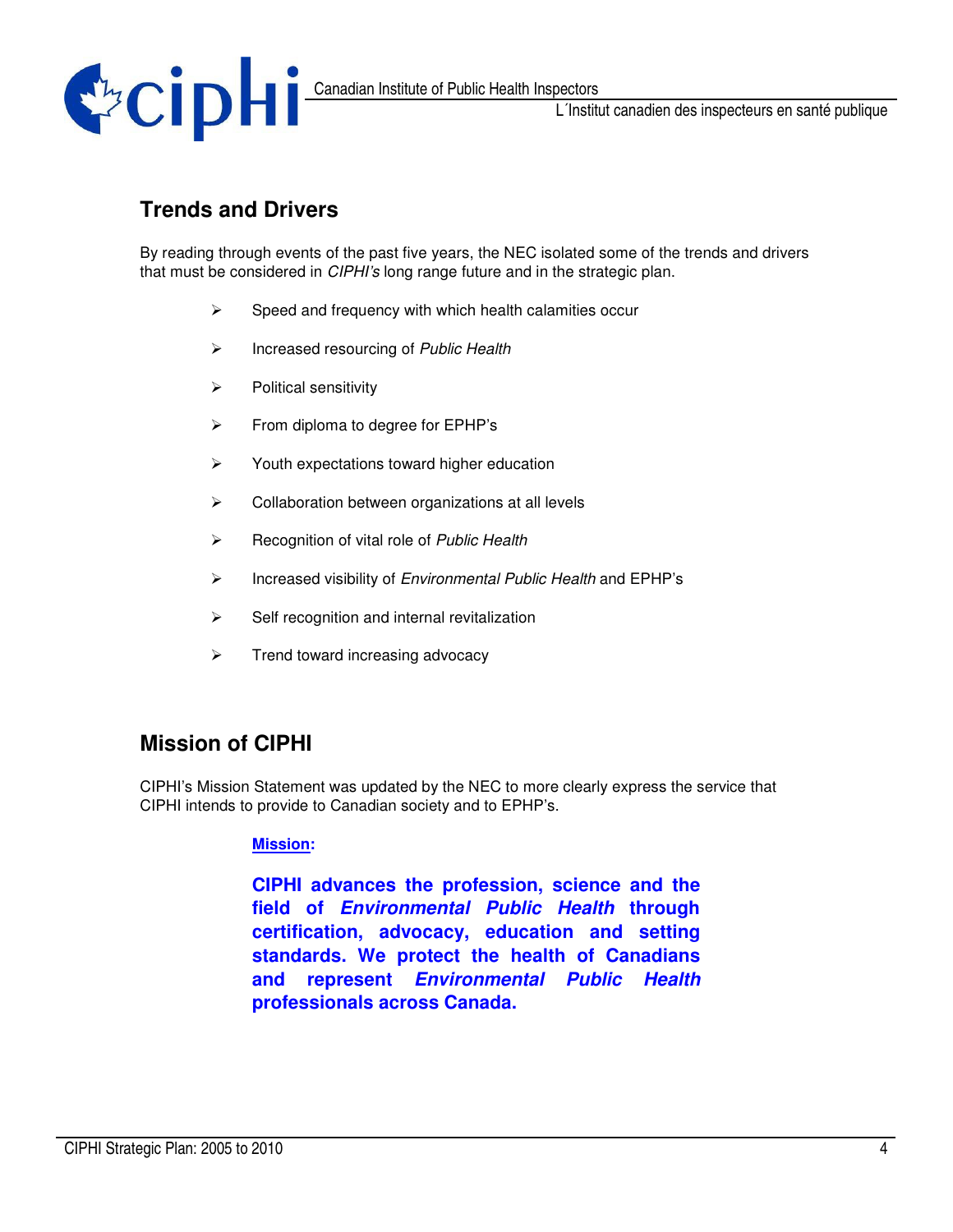

### **Vision of** *CIPHI*

A practical vision was created by the NEC that represents a snapshot of what the organization intends to be, to do and to create in the next three to five years.

| Practical Vision of CIPHI<br>"Health Protection: Cornerstone of Public Health"          |                                                                             |                                                             |  |  |  |  |  |
|-----------------------------------------------------------------------------------------|-----------------------------------------------------------------------------|-------------------------------------------------------------|--|--|--|--|--|
| <b>Higher Professional</b><br><b>Profile</b>                                            | <b>Greater Awareness of</b><br><b>Environmental Public</b><br><b>Health</b> | <b>Stronger Organizational</b><br><b>Infrastructure</b>     |  |  |  |  |  |
| Mandatory membership for all<br>practicing Environmental<br>Public Health professionals | Public demand for certified<br>EPHP's                                       | Self-sustaining office with<br>executive leadership running |  |  |  |  |  |
| (EPHP's)                                                                                | Voice of Environmental Public                                               | day-to-day administration                                   |  |  |  |  |  |
| Recognized, well maintained,                                                            | Health recommending "good"<br>legislation, policy and<br>programs           | Host of major annual forum for                              |  |  |  |  |  |
| current, credential system                                                              | Inter-professional, inter-<br>agency partnerships                           | <b>Environmental Public Health</b><br>issues & topics       |  |  |  |  |  |

### *"Health Protection: Cornerstone of Public Health"*

Higher Professional Profile

- Mandatory membership for all practicing *Environmental Public Health* professionals (EPHP's)
- Recognized, well maintained, current, credential system

Greater Awareness of *Environmental Public Health*

- Public demand for certified EPHP's
- Voice of environmental public health recommending "good" legislation, policy and programs
- Inter-professional, inter-agency partnerships

Stronger Organizational Infrastructure

- Self-sustaining office with executive leadership running day-to-day administration
- Host of major annual forum for *Environmental Public Health* issues & topics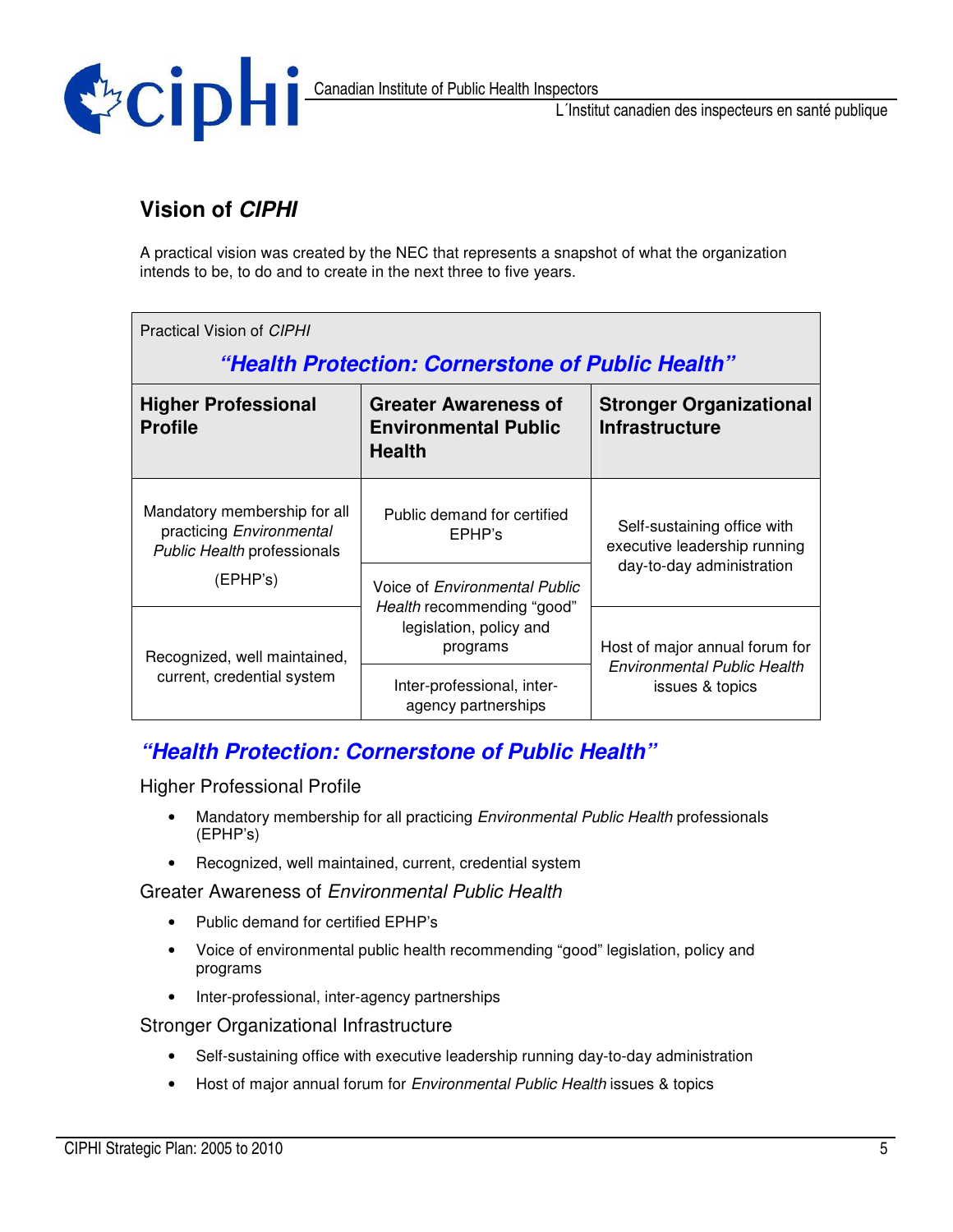

### **Systemic and Underlying Blockages**

The NEC analyzed a large number of current issues and noticed several underlying blockages that consistently impede the progress of the organization and profession.

I. Free benefits are undervaluing CIPHI

Once *a person has been certified by* CIPHI*, he or she can choose to remain a member or not. This has caused the organization to create and give free benefits to retain members. This has created an expectation among members that everything will be free - perhaps even the Continuing Professional Competency program - which devalues both this important initiative and the overall work of the organization.*

II. Invisible profession leads to low priority funding

Environmental Public Health *is a relatively invisible profession—it usually consists of one person visiting one establishment at a time—which is exacerbated by the fact that the information detected during that visit is confidential in nature and not for public distribution. This invisibility puts* Environmental Public Health *low on the radar screen for funding - except when things go wrong - when it is then asked "Why didn't you catch it?".* Environmental Public Health *is too easy to neglect from a funding perspective because it is virtually impossible to measure the value of something that has averted or prevented a disaster until such time that the calamity actually occurs. By then, it is too late and people and society has suffered the consequences.*

III. Foggy, technical, non-professional image subverts respect

*People do not know what EPHP's do, and the media or popular culture generally portrays the profession in a negative or stereotypical way. This causes the public and funding agencies to think that "just about anyone can do this job" which further undermines respect and perceived value of EPHP's.*

IV. Perceived negativity around competencies & change

*People who have been CPHI(C)'s for a long time can be intimidated by the competencies initiative, which can be seen too easily as a form of judgment. If there is any reluctance to change, competencies could become the lightning rods of negativity.*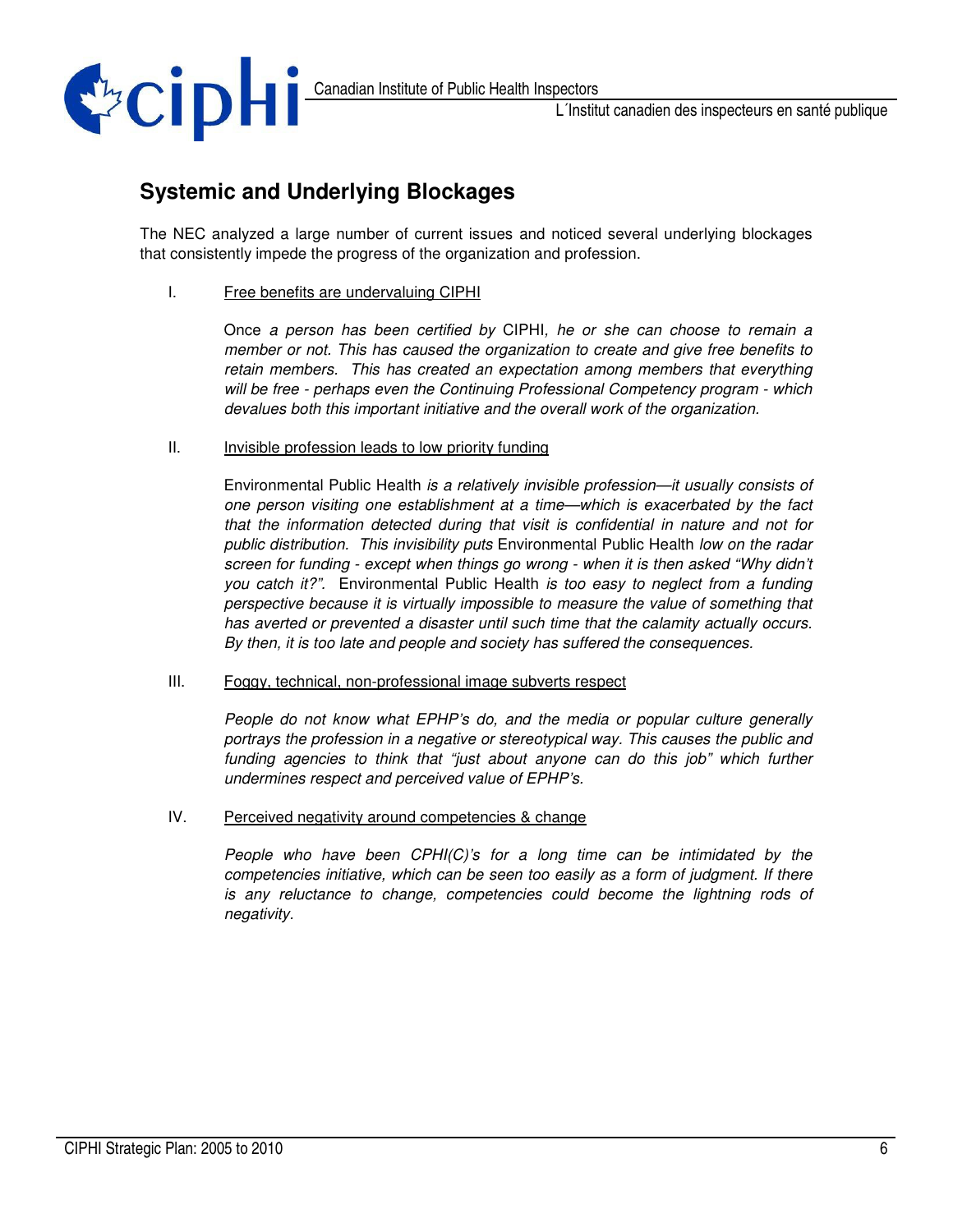

## **Strategic Directions**

The following set of five Strategic Directions was designed by the NEC to deal with the major underlying blockages and to move the organization ahead.

- A. Secure mandatory membership
- B. Engage the membership
- C. Institute a program of mandatory professionalism
- D. Increase capacity of National office function
- E. Prioritize our advocacy positions for the right place & right time

#### **Strategic Directions, Strategic Objectives and Lead NEC Members**

#### *A. Secure Mandatory Membership*

- 1. Copyright protection of titles by January 2006
- 2. Motion approved at AGM in June 2006
- 3. 100% Membership by January 2007

*Lead: Tammy Carroll, Paul Noseworthy*

#### *B. Engage the Membership*

- 1. Positive benefits messages on all media by September 2005
- 2. Five schools offering *EPH* degree to encourage prospective EPHP's to be a member by September 2006

*Lead: Bruce Morrison, Ken Cross*

#### *C. Institute a Program of Mandatory Professionalism*

- 1. Draft core competencies for NEC validation by November 2005
- 2. Have a complete system budget by April 2006
- 3. Continuing Professional Competencies process and administrative body in place by June 2007

*Lead: Claudia Kurzac, Mike Duncan, Stefane Gravelle*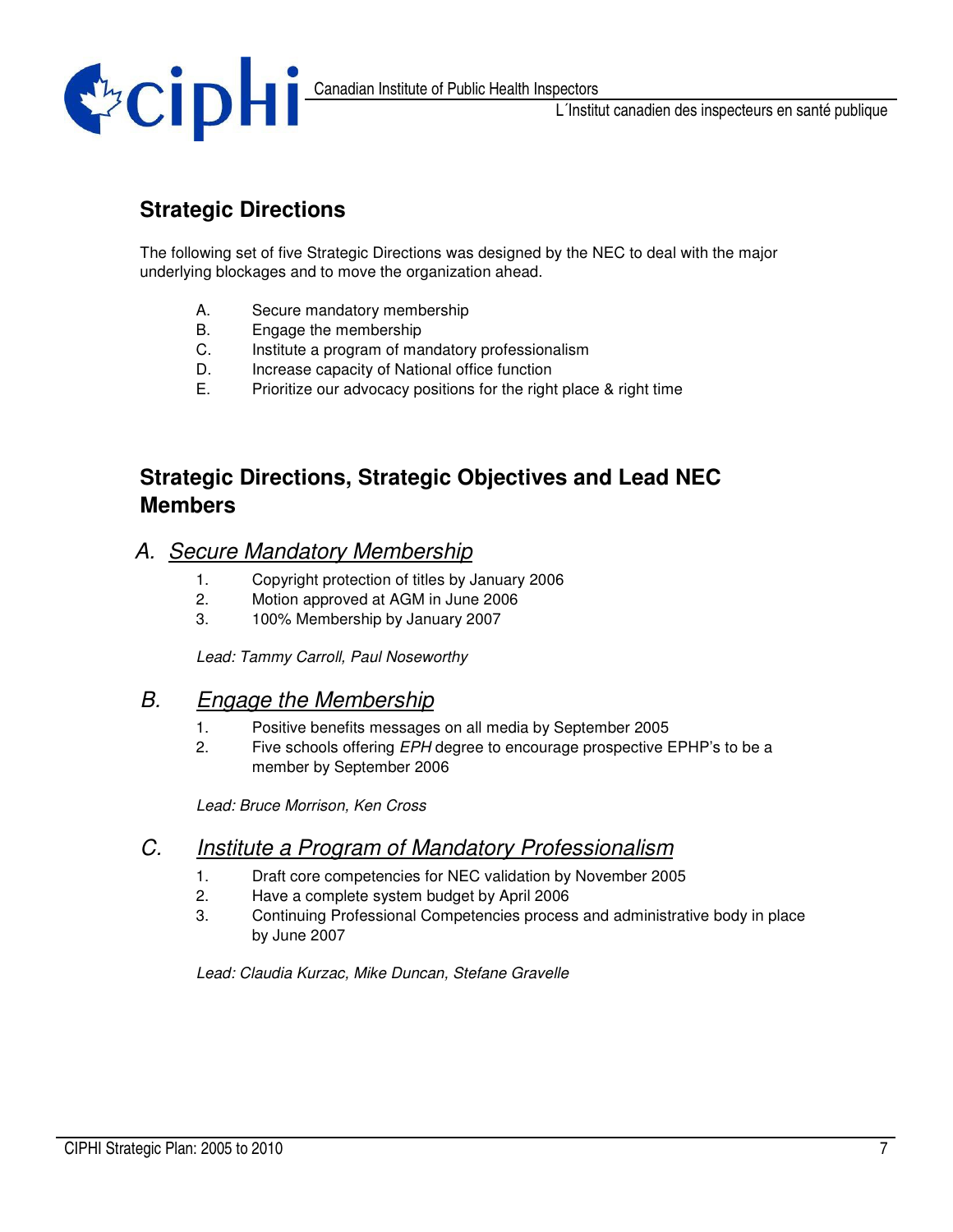

### *D. Increase Capacity of National Office Function*

- 1. Complete feasibility study by November 2005
- 2. Hire an executive director by June 2006
- 3. Establish a National office that meets the current/future needs by June 2007

*Lead: Phi Phan, Stefane Gravelle*

#### *E. Prioritize our Advocacy Positions for the Right Place & the Right Time*

- 1. Position statement on continuing professional competencies by June 2005
- 2. AGM used as a forum for policy development June 2006
- 3. *CIPHI* included at all relevant Federal-Provincial consultations June 2007

*Lead: Stefane Gravelle*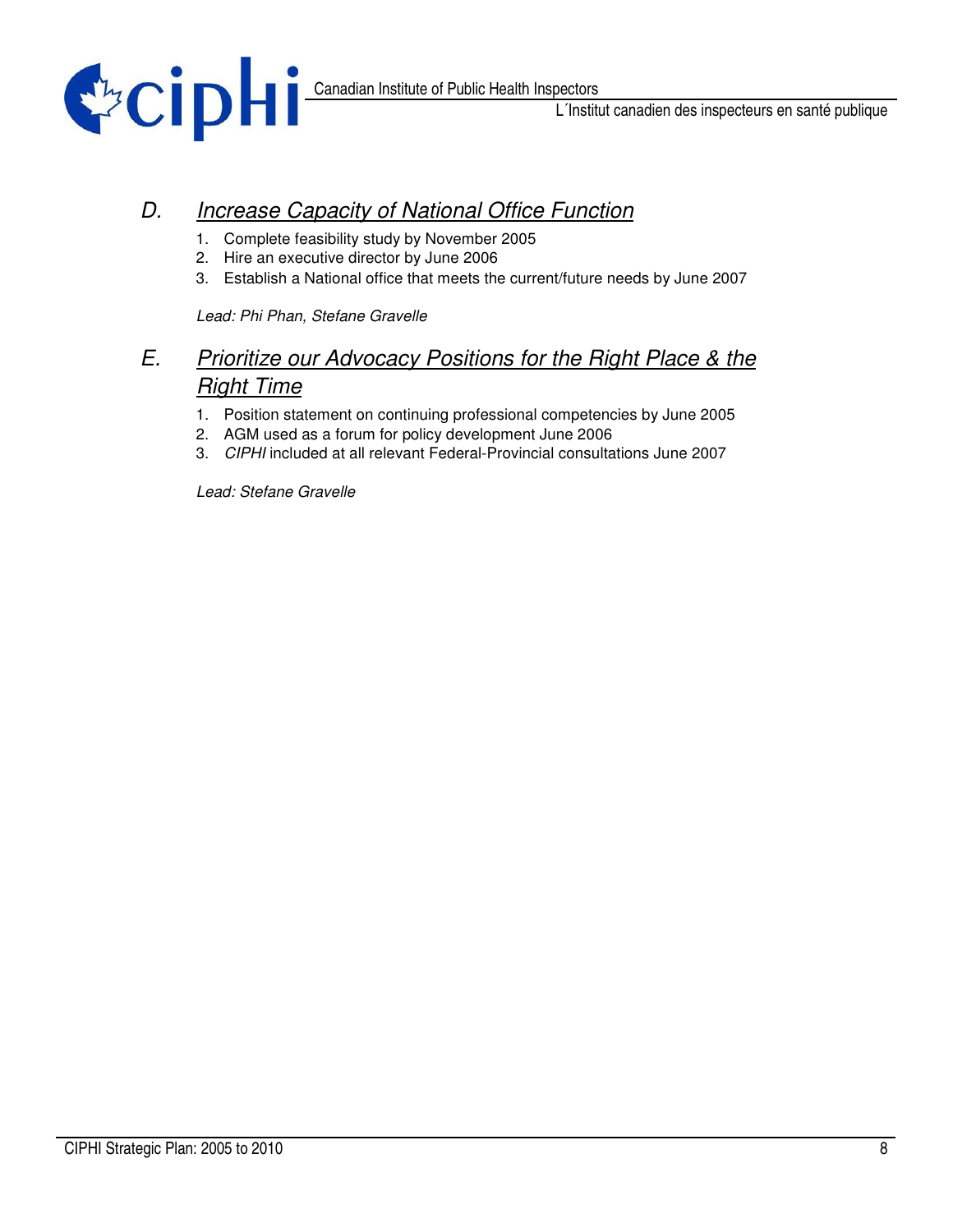

# **Action Plans**

| <b>Timeline of Completed Strategic Objectives</b>                                                                                                                                                                                                                      |                                                                                                               |                                                                                                                                                                   |  |  |  |  |  |
|------------------------------------------------------------------------------------------------------------------------------------------------------------------------------------------------------------------------------------------------------------------------|---------------------------------------------------------------------------------------------------------------|-------------------------------------------------------------------------------------------------------------------------------------------------------------------|--|--|--|--|--|
| Secure mandatory membership<br>А.<br><b>B.</b><br>Engage the membership<br>C.<br>Institute a program of mandatory professionalism<br>Increase capacity of National office function<br>D.<br>Prioritize our advocacy positions for the right place and right time<br>Ε. |                                                                                                               |                                                                                                                                                                   |  |  |  |  |  |
| Apr 05                                                                                                                                                                                                                                                                 | <b>May 05</b>                                                                                                 | June 05<br>E. Position statement on<br>continuing professional<br>competencies program                                                                            |  |  |  |  |  |
| <b>Jul 05</b>                                                                                                                                                                                                                                                          | August 05                                                                                                     | September 05<br>B. Positive benefits messages on<br>all media                                                                                                     |  |  |  |  |  |
| <b>Oct 05</b>                                                                                                                                                                                                                                                          | <b>Nov 05</b><br>D. Complete EPHP-visibility study<br>C. Draft core competencies for<br><b>NEC</b> validation | <b>Dec 05</b>                                                                                                                                                     |  |  |  |  |  |
| Jan 06<br>A. Copyright protection of titles                                                                                                                                                                                                                            | Feb <sub>06</sub>                                                                                             | Mar 06                                                                                                                                                            |  |  |  |  |  |
| Apr 06<br>C. Have a complete system<br>budget                                                                                                                                                                                                                          | May 06                                                                                                        | June 06<br>D. Hire an executive director<br>E. AGM used as a forum for<br>policy development                                                                      |  |  |  |  |  |
| Jul 06<br>A. Motion approved at AGM                                                                                                                                                                                                                                    | Aug 06                                                                                                        | Sep 06<br>B. Five schools offering EPH<br>degree to encourage prospective<br>EPHP's to become members                                                             |  |  |  |  |  |
| Oct 06                                                                                                                                                                                                                                                                 | <b>Nov 06</b>                                                                                                 | <b>Dec 06</b>                                                                                                                                                     |  |  |  |  |  |
| Jan 07<br>A. 100% Membership                                                                                                                                                                                                                                           | Feb 07                                                                                                        | Mar 07                                                                                                                                                            |  |  |  |  |  |
| <b>Apl 07</b>                                                                                                                                                                                                                                                          | <b>May 07</b><br>E. CIPHI included at all relevant<br>consultations                                           | June 07<br>D. Establish a National office that<br>meets the current/future needs<br>C. Continuing Professional<br>Competencies process and<br>administrative body |  |  |  |  |  |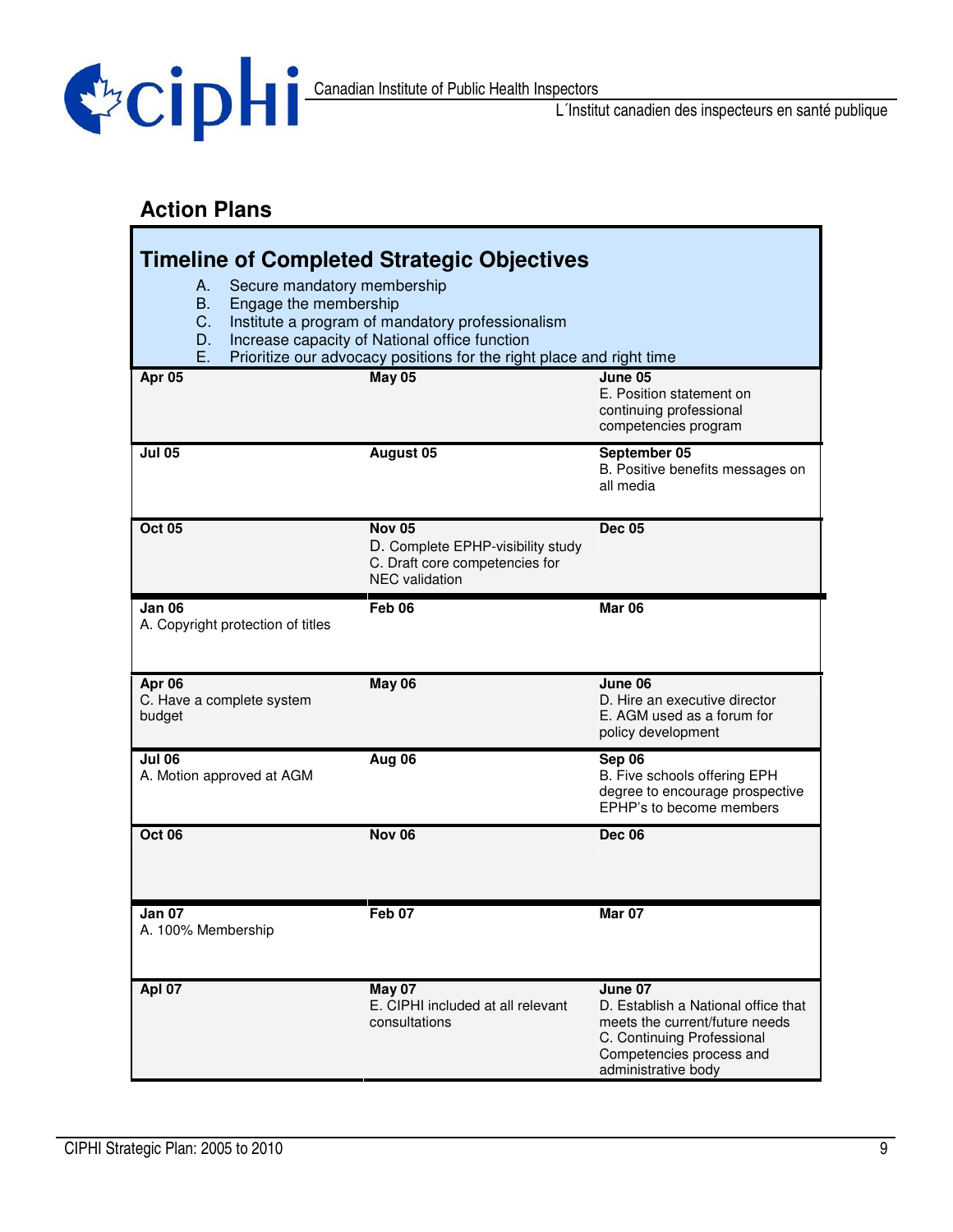

Special Considerations for Action Plan for Strategic Direction D:

# **Increase capacity of National office function**

Lead: :Phi Phan, Steve Chong

Strategic Objective

10: Hire an executive director by June 06

11: Establish a National office that meets the current/future needs by June 07

These are roles that would help to increase the capacity of our National office function.

|                                          | <b>Consideration</b><br>s in selection                                                                                                                                                                                                                                                                                                                          | <b>Does</b>                                                                                                                                                                                                                                       | <b>Does Not</b>                                                                                                                   | <b>Style</b>                                                                                                                                                                                 | <b>Unclear</b><br>about                                         |
|------------------------------------------|-----------------------------------------------------------------------------------------------------------------------------------------------------------------------------------------------------------------------------------------------------------------------------------------------------------------------------------------------------------------|---------------------------------------------------------------------------------------------------------------------------------------------------------------------------------------------------------------------------------------------------|-----------------------------------------------------------------------------------------------------------------------------------|----------------------------------------------------------------------------------------------------------------------------------------------------------------------------------------------|-----------------------------------------------------------------|
| <b>Executive</b>                         | - Team                                                                                                                                                                                                                                                                                                                                                          | - Secures new                                                                                                                                                                                                                                     | - Does not set                                                                                                                    | ls:                                                                                                                                                                                          | - Respected                                                     |
| <b>Director</b>                          | participation<br>- Flexible<br>- Marketing and<br>business<br>experience<br>- Not<br>necessarily an<br><b>EPHP</b><br>- Must have<br>knowledge of<br>EPH<br>- Bondable<br>- Able to write<br>policies<br>- Good at<br>schmoozing<br>- Positive<br>professional<br>image<br>- Forward<br>thinking<br>- Is a "people<br>person"<br>- Is credible<br>- Media savvy | sponsors<br>- Creates<br>budgets<br>- Spearheads<br>committees<br>- Filters<br>applications<br>- Monitors<br>involvement<br>for members<br>- Collects fees<br>- Responds to<br>member $/$<br>stakeholder<br>requests<br>- Oversees<br>conferences | policy<br>- Does not set<br>priorities for<br>organization<br>- Does not "stuff<br>envelopes"<br>- Does not<br>travel too<br>much | - Conservative<br>- Approachable<br>- Efficient<br>- Organized<br>- Dependable<br>- Bilingual<br>would be<br>helpful<br>Is not:<br>- In your face<br>- Pushy<br>- A smoker<br>- Hard selling | Spokes-<br>person for<br><b>CIPHI</b><br>- Signing<br>authority |
| <b>National Office</b><br><b>Support</b> |                                                                                                                                                                                                                                                                                                                                                                 | - Database<br>- Correspon-<br>dence<br>- Support B.O.C<br>- Phones                                                                                                                                                                                |                                                                                                                                   |                                                                                                                                                                                              |                                                                 |
| <b>Administrative</b><br>support         |                                                                                                                                                                                                                                                                                                                                                                 | $-B.O.C.$<br>- Receipts<br>- Membership<br>- money<br>- Database                                                                                                                                                                                  |                                                                                                                                   |                                                                                                                                                                                              |                                                                 |
| <b>Contractors</b>                       |                                                                                                                                                                                                                                                                                                                                                                 | - Webmaster<br>- Journal<br>- Conference<br>- Registrar<br>- French<br>translator                                                                                                                                                                 |                                                                                                                                   |                                                                                                                                                                                              |                                                                 |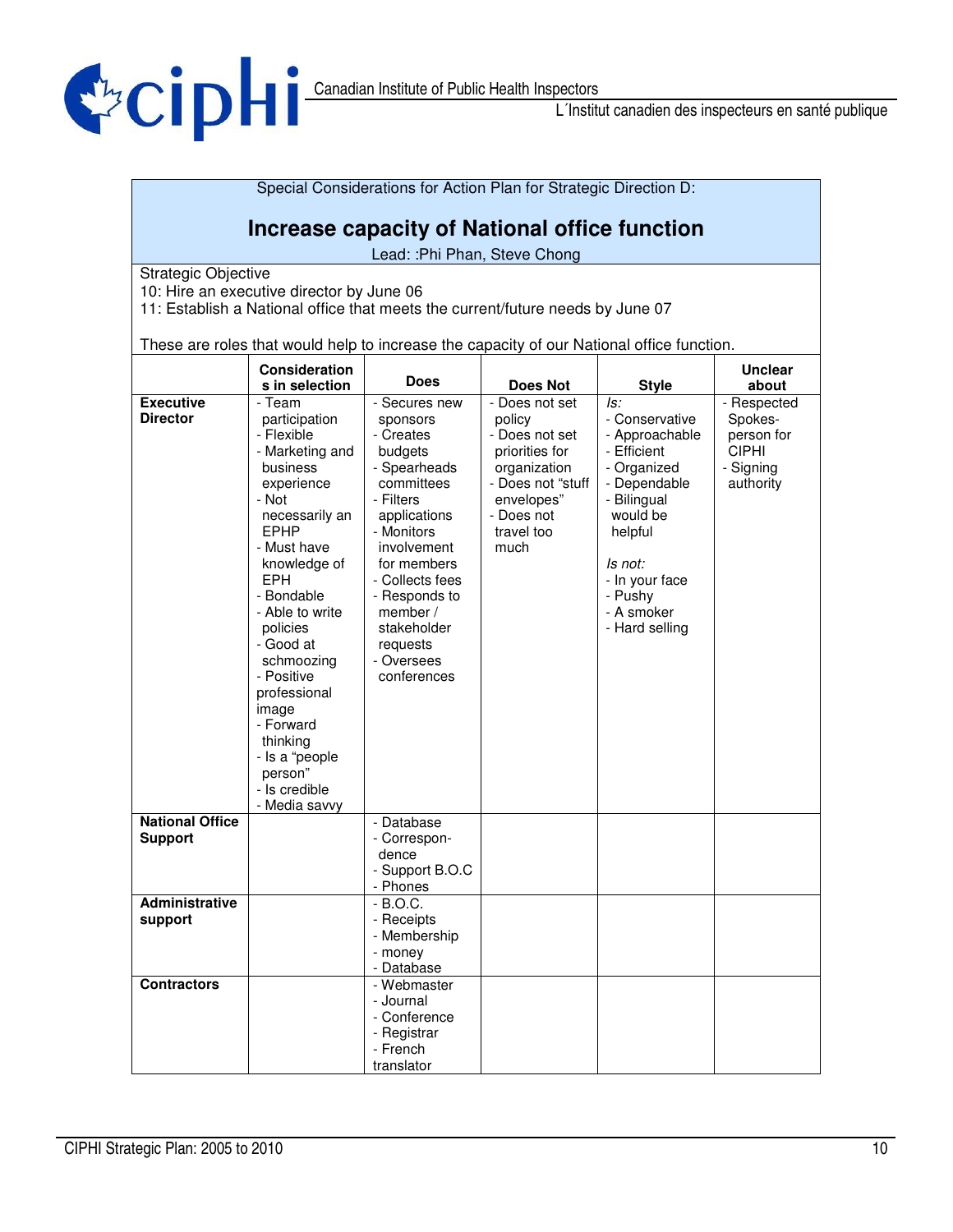

| Action Plan for the Strategic Direction C:                                                                                                                                                                                                                                                                                                                                                                                                 |                                                                                                                                                                                                                                                                                                                                    |                                                                                                                                                                                                                                                          |  |  |  |  |
|--------------------------------------------------------------------------------------------------------------------------------------------------------------------------------------------------------------------------------------------------------------------------------------------------------------------------------------------------------------------------------------------------------------------------------------------|------------------------------------------------------------------------------------------------------------------------------------------------------------------------------------------------------------------------------------------------------------------------------------------------------------------------------------|----------------------------------------------------------------------------------------------------------------------------------------------------------------------------------------------------------------------------------------------------------|--|--|--|--|
| Institute a program of mandatory professionalism<br>Team: Claudia Kurzac, Mike Duncan, Stefane Gravelle                                                                                                                                                                                                                                                                                                                                    |                                                                                                                                                                                                                                                                                                                                    |                                                                                                                                                                                                                                                          |  |  |  |  |
| Overall Goal:<br>Have Continuing Professional Competencies (CPC) process and an administrative body in place by June 2007<br>Mid term Goals:<br>Draft core competencies for NEC validation by November 2005<br>Have a complete system budget by April 2006                                                                                                                                                                                 |                                                                                                                                                                                                                                                                                                                                    |                                                                                                                                                                                                                                                          |  |  |  |  |
| April 05<br>NEC set priorities - eliminate/suppress<br>$\blacksquare$<br>other work to put CPC as priority                                                                                                                                                                                                                                                                                                                                 | May 05<br>CPC message from president on web<br>$\blacksquare$<br>page to members (mandatory reading)<br>Create CIPHI continuing competencies<br>$\blacksquare$<br>position statement<br>NEC Position statement on CPC                                                                                                              | June 05<br>Communication with members on value<br>$\blacksquare$<br>of CPC<br>Branch presidents promote CPC and<br>$\blacksquare$<br>continuing education at their level<br>(mailout, work of mouth, websites)<br>Information materials on What are CC's |  |  |  |  |
| July 05<br>Complete EPH core competencies<br>$\blacksquare$<br>Q&A on CPC<br>$\blacksquare$<br>Powerpoint/pamphlets on EPH and<br>$\blacksquare$<br>CPC.<br>Notice of motion, resolution<br>$\blacksquare$<br>Provincial branches resolution in favour<br>٠<br>Survey feedback from NEHA to see how<br>$\blacksquare$<br>they like CC's and will it work?<br>Send to members<br>$\blacksquare$<br>Consultation with current employers<br>٠ | August 05<br>Explore role of the school learning<br>$\blacksquare$<br>outcomes/objectives (total 488)<br>Fast response to request for info by<br>$\blacksquare$<br>independent committee from branches<br>provincial level, etc.<br>Copyright to secure our titles<br>$\blacksquare$<br>Explore role of unions in the process<br>٠ | September 05<br>Steering Committee meeting soon,<br>approve WB document, bring up to<br>speed, develop TOR for S.C.<br>AGM notice of intent<br>$\blacksquare$                                                                                            |  |  |  |  |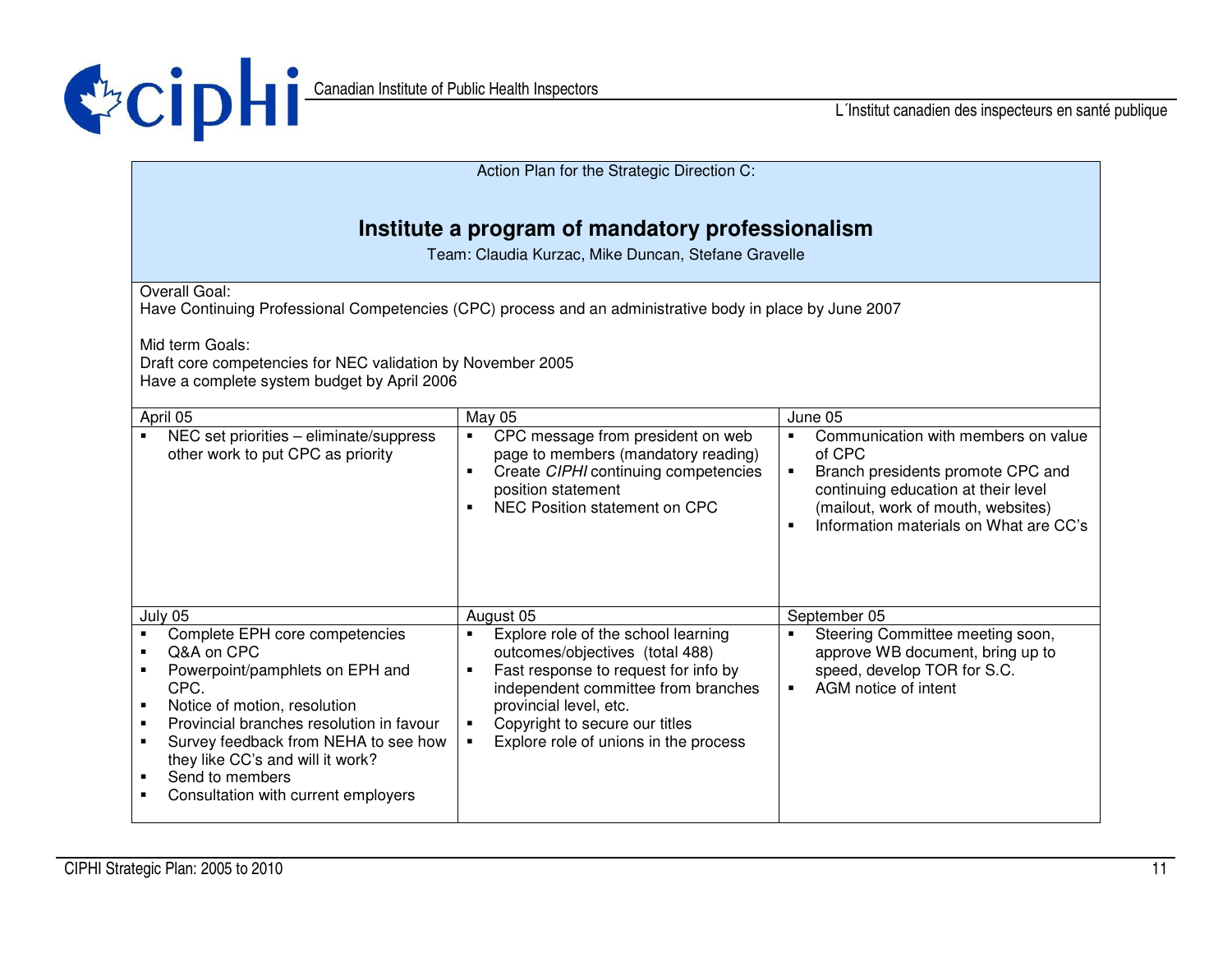

| October 05                                                                                                                                                                                                 | November 05                                                                                                                                                                                                                                                                                                                                                                         | December 05                                                                                                                                                                                                                                         |
|------------------------------------------------------------------------------------------------------------------------------------------------------------------------------------------------------------|-------------------------------------------------------------------------------------------------------------------------------------------------------------------------------------------------------------------------------------------------------------------------------------------------------------------------------------------------------------------------------------|-----------------------------------------------------------------------------------------------------------------------------------------------------------------------------------------------------------------------------------------------------|
| Working group to complete summary<br>document on core competencies                                                                                                                                         | Identification of outcomes for non-<br>$\blacksquare$<br>compliance of CPC system<br>website update on position, place the<br>$\blacksquare$<br>summary of NEC CPC plan and the<br>next year plan<br><b>Budget for CIPHI secretariat</b><br>Document developed for advocating<br>public and partners<br>Adoption of CC (fast track)<br>Consult stakeholders agency our<br>direction | standardization, all regions at the same<br>$\blacksquare$<br>time<br>EPH schools to solidify consortium<br>$\blacksquare$<br>Get respected reps from NEC, PHAC<br>and branches to speak on CC.<br>Draft CC for validation by NEC<br>$\blacksquare$ |
| January 06                                                                                                                                                                                                 | February 06                                                                                                                                                                                                                                                                                                                                                                         | March 06                                                                                                                                                                                                                                            |
| <b>Working Group Meeting</b><br>Seek member views (website)<br>$\blacksquare$<br>Seek employer views<br>$\blacksquare$<br>PHAC consultant<br>$\blacksquare$<br>National secretariat feasibility study<br>٠ |                                                                                                                                                                                                                                                                                                                                                                                     | budgeting allocation for secretariat<br>$\blacksquare$<br>sunrise date                                                                                                                                                                              |
| April 06                                                                                                                                                                                                   | May 06                                                                                                                                                                                                                                                                                                                                                                              | June 06                                                                                                                                                                                                                                             |
| hire contractor to evaluate other<br>organization's "mandatory professional<br>programs" from which to cherry pick.<br>Notice of Motion<br>$\blacksquare$                                                  |                                                                                                                                                                                                                                                                                                                                                                                     | <b>AGM</b><br>$\blacksquare$                                                                                                                                                                                                                        |
| July 06                                                                                                                                                                                                    | August 06                                                                                                                                                                                                                                                                                                                                                                           | September 06                                                                                                                                                                                                                                        |
| hire management consultant to design<br>$\blacksquare$<br>CIPHI national from which to administer                                                                                                          | $\blacksquare$                                                                                                                                                                                                                                                                                                                                                                      | Evaluation and checking on progress<br>$\blacksquare$<br>Executive director hired                                                                                                                                                                   |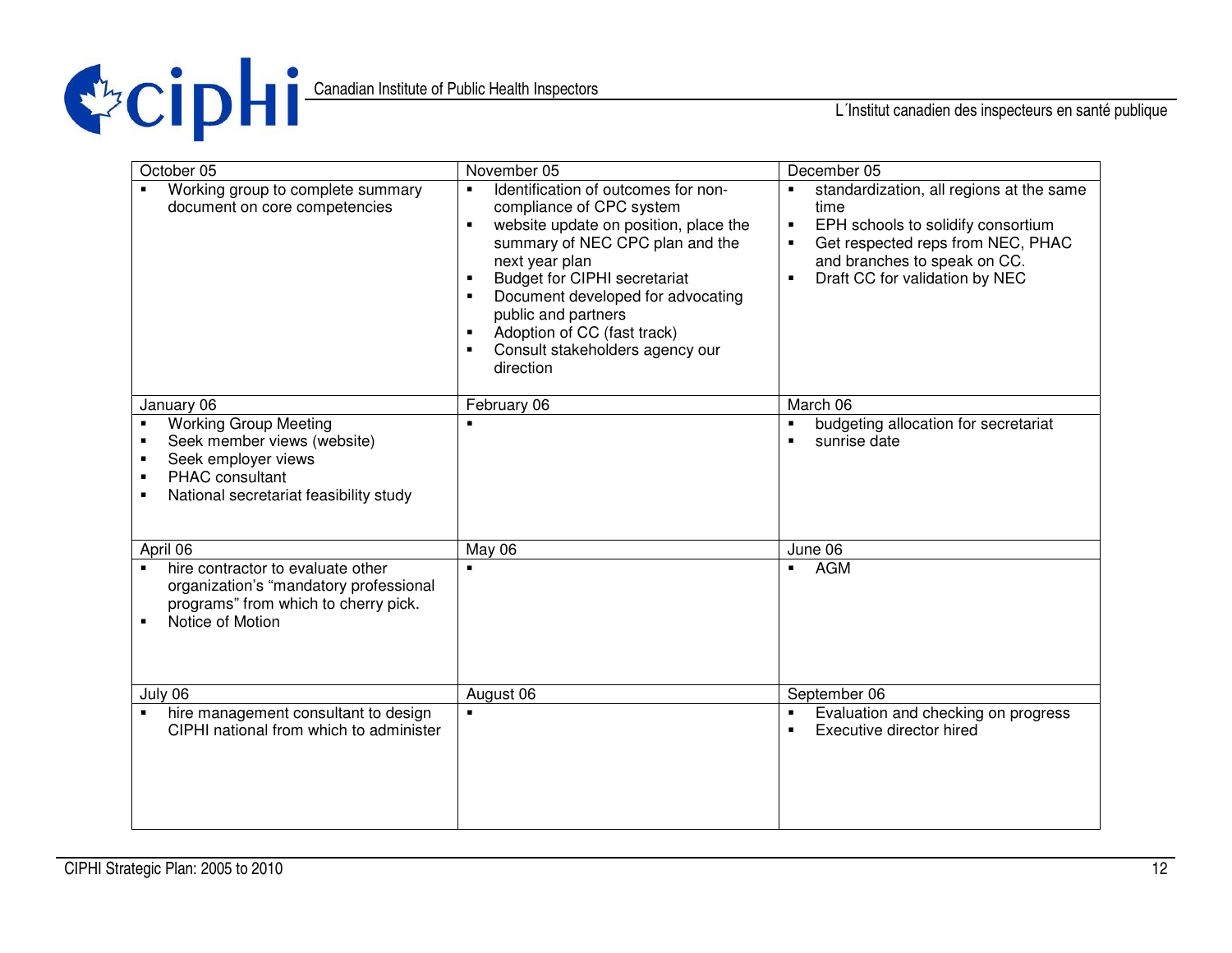

Canadian Institute of Public Health Inspectors

L´Institut canadien des inspecteurs en santé publique

| October 06                                                                                                     | November 06    | December 06                                                                                 |
|----------------------------------------------------------------------------------------------------------------|----------------|---------------------------------------------------------------------------------------------|
| Secretariat job descriptions and<br>$\blacksquare$<br>competitions<br>Secretariat needs strong leadership<br>п | $\blacksquare$ | ٠                                                                                           |
| January 07                                                                                                     | February 07    | March 07                                                                                    |
| $\blacksquare$                                                                                                 | ٠              | Setting up the physical office<br>٠<br>Hiring of executive director for<br>٠<br>secretariat |
| April 07                                                                                                       | May 07         | June 07                                                                                     |
| Celebrate<br>٠<br>Pilot the CPC system<br>٠                                                                    | $\blacksquare$ |                                                                                             |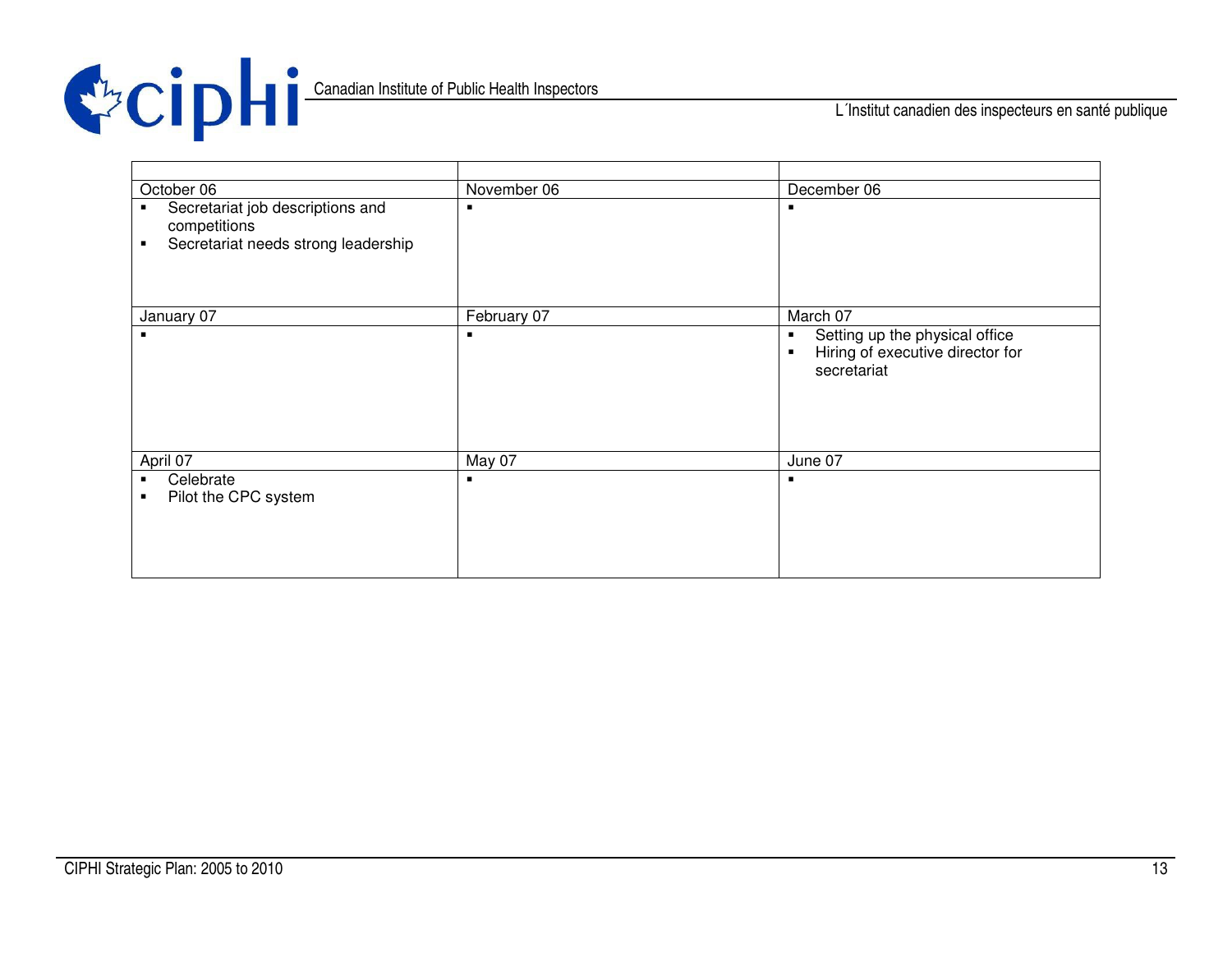

# **Five Main Maneuvers of a Continuing Professional Compentency Plan**

- 1. Establish the Core Competencies (CC) for EPHP's
- 2. Research Stakeholder Implications
- 3. Pilot the Process
- 4. Communication and Marketing
- **5.** National Office Logistics

Action Items to work into a timeline

- o News release
- o Powerpoint on CPC proces
- o Communication person
- o NEHA US counterparts
- o Pan-Canadian Core Competencies for Public Health
- o Steering committee review and filter the NEHA set of core competencies
- o Job descriptions for field specific jobs (list credentials)
- o Scan of schools' curricula
- o Look at regulations in each province
- o Gradient system for CC (how many points for various things)
- o Feasibility of secretariat and what it would take
- o Lines of communication between NEC and members
- o Copyright of title of jobs
- o Environmental scan of other jurisdictions
- o Plan to get member buy-in
- o Board validates set of CC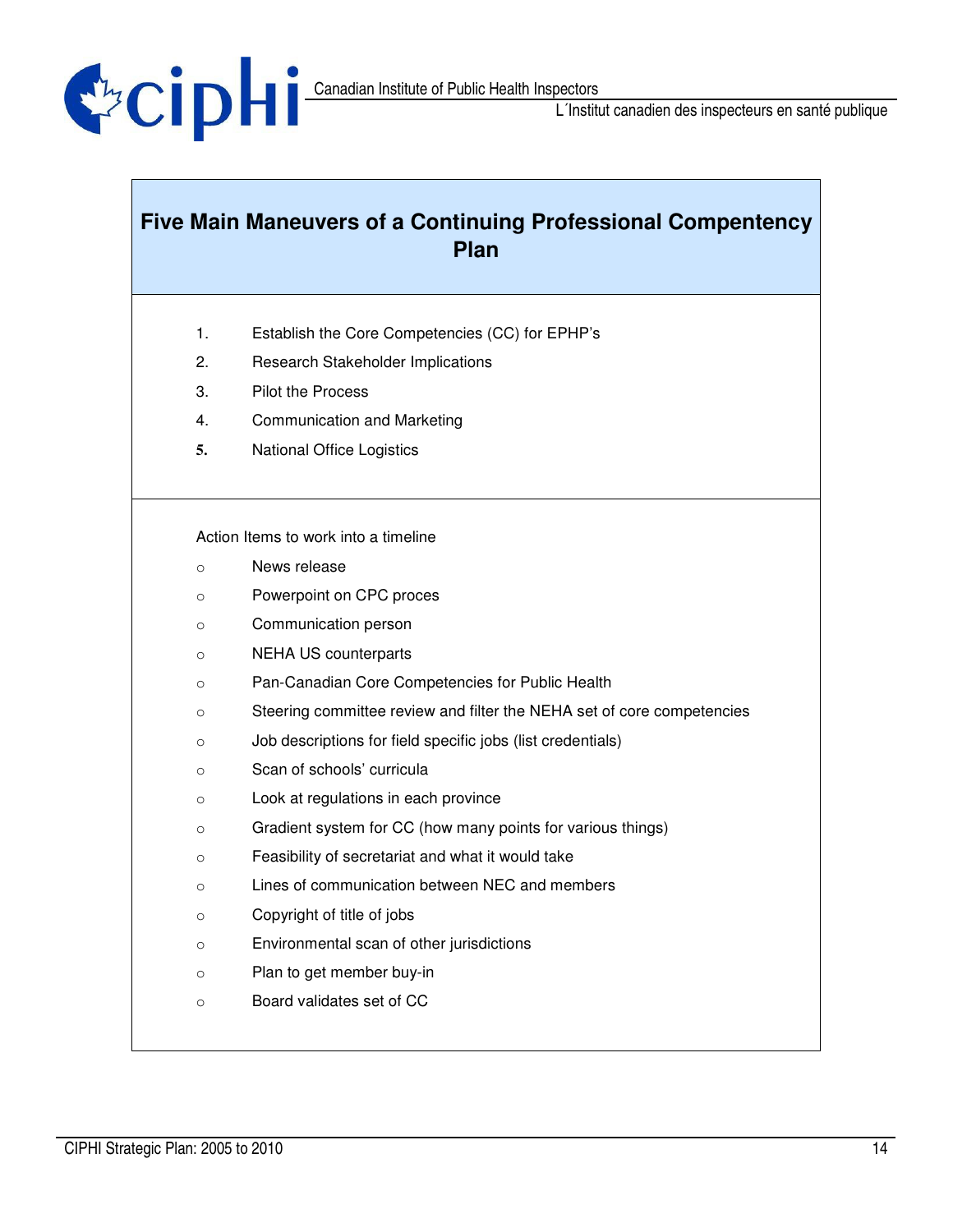

## **Appendix 1**

#### CIPHI STRATEGIC PLANNING AGENDA April 29-30, 2005 Sheraton Centre Toronto, Conference Room H.

Friday, April 29, 2005

- 8:30 Historical Scan, Values
- 9:30 Discussion of Mission and Mandate
- 10:00 Practical Vision 3-5 Year Preferred Vision
- 12:00 Lunch
- 1:00 Finalization of Vision, Mission, Mandate and Values
- 2:00 Issues and Systemic Constraints
- 4:00 Strategy Brainstorming
- 5:00 Closing

#### Saturday, April 30, 2005

- 8:30 Strategies and Strategic Directions
- 10:30 Measureable Accomplishments and Priorities
- 12:00 Lunch
- 1:00 Time lined Action Plans Goals, Activities, Timelines, and Assignments
- 3:30 Reflection on Organizational Structure,
- 5:00 Closing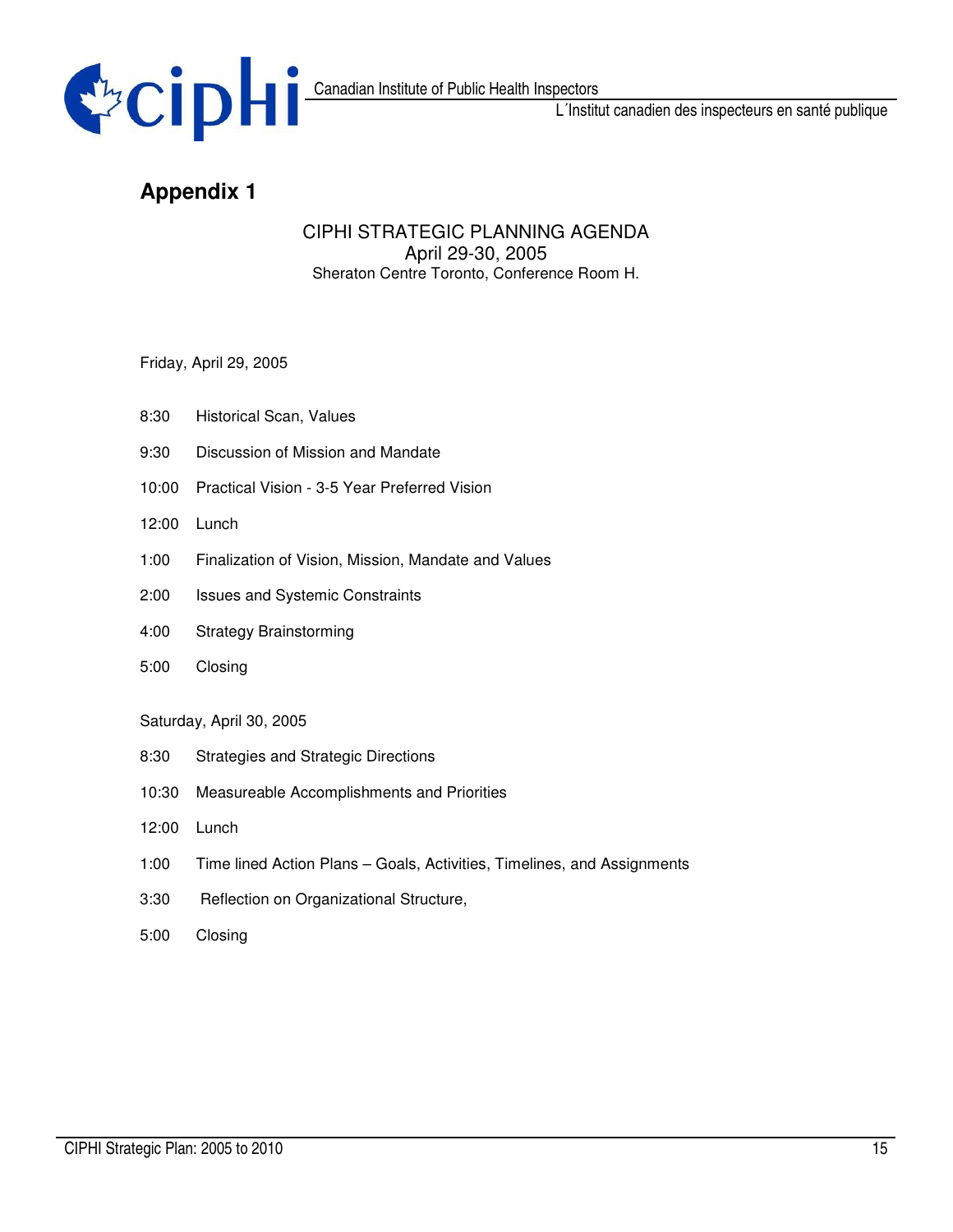

# **Appendix 2**

#### **Participants**

- Claudia Kurzac, President, CIPHI
- Joanne Lum, Recording Secretary, BC Branch
- Phi Phan, AB Branch President
- Ken Cross, SK Branch President
- Stéfane Gravelle, MB Branch President
- Mike Duncan, ON Branch President
- Tammy Carroll, NB Branch President
- Bruce Morrison, NS/PEI Branch President
- Paul Noseworthy, NL Branch President
- Joan Reiter, PHAC/CHNAC Liaison (\*Joan is helping CIPHI with the Core Competencies Project and offered to participate as a resource)
- Bill Staples, ICA Associates Inc., Facilitator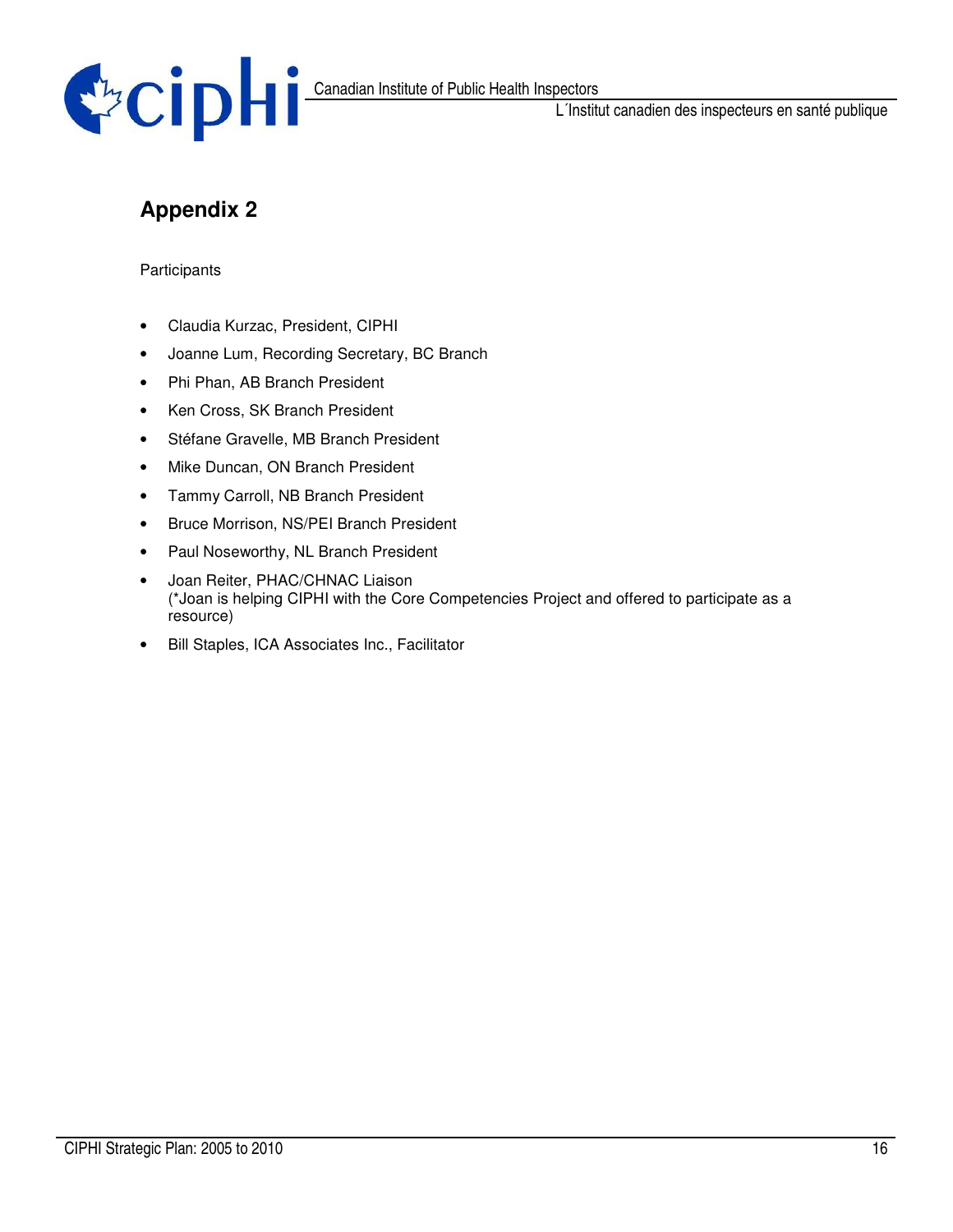

# **Appendix 3**

#### Underlying Obstacles Brainstorm

#### **Foggy, technical, non-professional image subverts respect**

- Public perception of our profession
- Slimy, rigid, bumbling media portrayal of the profession
- Public awareness (what is *CIPHI*?)

#### **Perceived negativity around competencies**

- **Fear of unknown regarding ongoing competency and perceived cost**
- **-** Reluctant to change, maintain status quo
- **Intimidation of higher education**

#### **Invisible profession leads to low priority funding**

- **Focus more on health care rather than health protection/prevention**
- **Poor human resource management & succession planning**
- Regionalized, fragmented health care system where PH has been undermined or marginalized
- Regulating membership not happening
- Employers, professionals, agencies, public who don't understand the role of EPH and PH and role of EPHP's in PH
- **Management without a health background or in EPH field**
- Cheap isn't always better (you get what you pay for)
- **Inconsistent government funding and emphasis on education, not enforcement**

#### **Free benefits are undervaluing** *CIPHI*

- Member views of current *CIPHI* based on actions of past executives
- **Trouble engaging members and non-members**
- Non member apathy leads to not seeing membership as essential
- $\blacksquare$  History afraid to repeat past mistakes
- Too much focus /concern on criticism of non-members (!)
- **Memory of past prevents future progress**
- All volunteers high turnover, lack of creativity
- Institute initiatives benefit all, EPHP's are not the only members of *CIPHI*
- Valuing membership by members and non-members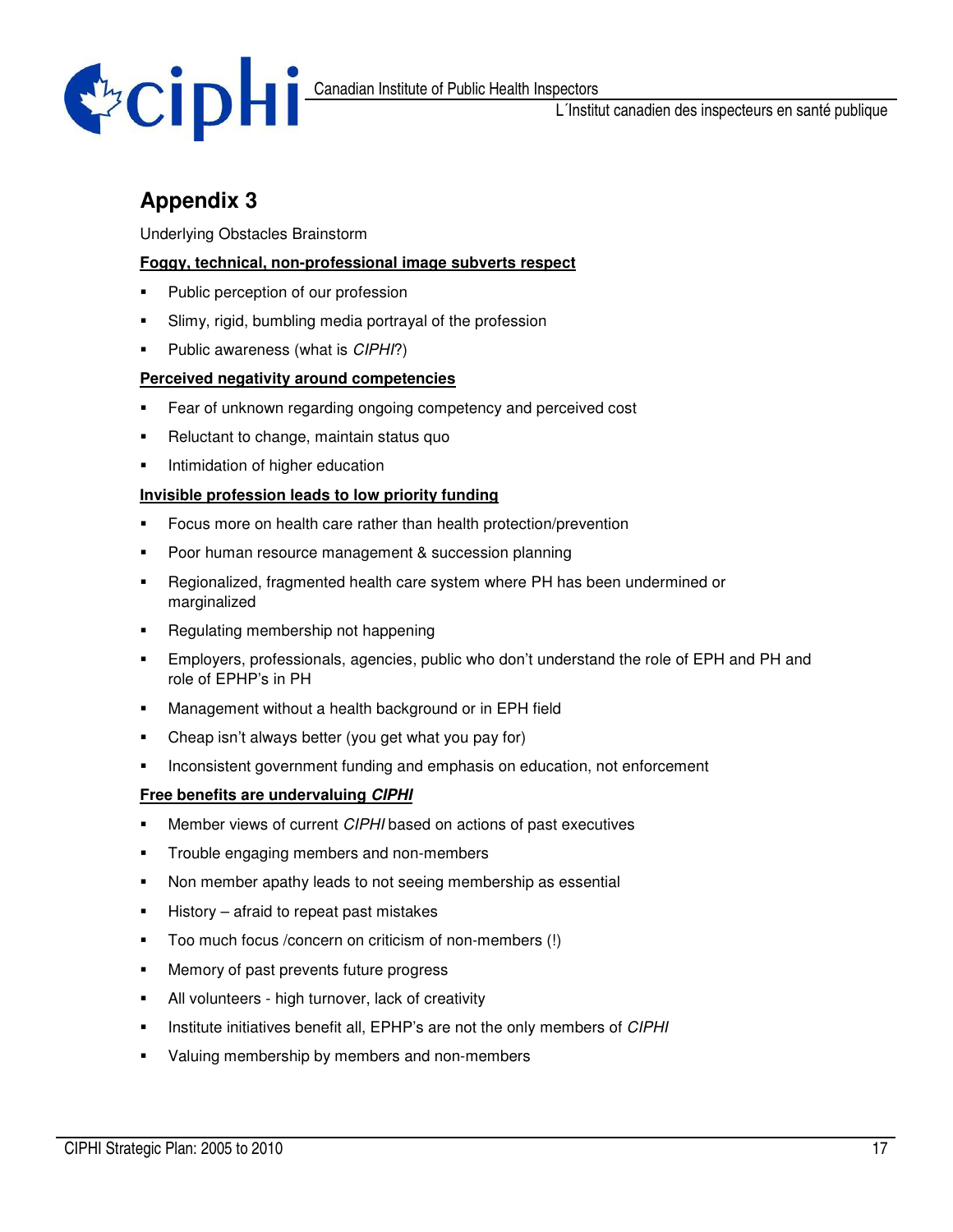

# **Appendix 4**

| <b>Practical Vision Brainstorming</b> |                                 |                          |                        |                       |                                   |                    |
|---------------------------------------|---------------------------------|--------------------------|------------------------|-----------------------|-----------------------------------|--------------------|
| Mandatory                             | Public demand for               | Inter-professional,      | Recognized, well       | Self sustaining       | Voice of EPH                      | Major Annual forum |
| membership for all                    | certified EPH                   | inter-agency             | maintained, current    | office with executive | recommending                      | for EPH.           |
| practicing                            |                                 | partnerships             | credential system      | leadership running    | "good" legislation,               |                    |
| EPHP's                                |                                 |                          |                        | day to day            | policy and programs               |                    |
|                                       |                                 |                          |                        | administration        |                                   |                    |
| Mandatory                             | Public                          | Enhanced                 | Mandatory              | A self sustaining     | Credible visible                  | World class        |
| membership in                         | awareness of                    | interagency              | professionalism,       | national CIPHI office | role in shaping EPH               | conferencing       |
| <b>CIPHI</b>                          | profession                      | cooperation              | continuing education,  | Enhance CIPHI         | policy in Canada and              | organization       |
| Mandatory                             | EPHP's services                 | Enhance national         | continuing             | national office       | worldwide                         |                    |
| CIPHI membership                      | are valued by society           | and provincial           | membership.            | structure             | NEC move to<br>$\blacksquare$     |                    |
| Strong, active                        | and well resources              | cooperation              | mandatory code of      | <b>Efficient</b> and  | policy development                |                    |
| membership in                         | Protect<br>٠.                   | Renewed gov't            | ethics and standards   | effective secretariat | mandate                           |                    |
| <b>CIPHI</b>                          | profession from                 | partnership with public  | of practice            | for day-to-day        | A board free to<br>$\blacksquare$ |                    |
| Recruit active                        | erosion (techs,                 | health stakeholder       | Core<br>$\blacksquare$ | business              | fully pursue the                  |                    |
| members.                              | decentralization)               | agencies                 | competencies in        | National office.      | organization's full               |                    |
|                                       | Society's                       | Integrated and           | place and integrated   | adequately staffed    | mandate                           |                    |
|                                       | recognition                     | well functioning, inter- | into HR systems        | with exec on board    | CIPHI as the                      |                    |
|                                       | Increase                        | professional and         | Mandatory              | to direct change      | leader of EPH in                  |                    |
|                                       | numbers of EPHP's               | sustaining PH system     | continuing education   | Financial<br>×        | Canada, credentials               |                    |
|                                       | on frontline                    |                          | for membership         | stability             | Eventual                          |                    |
|                                       | General<br>٠                    |                          | Canada's               | CIPHI becomes         | international                     |                    |
|                                       | recognition of our              |                          | certifying regulatory  | the clearinghouse of  | recognition                       |                    |
|                                       | role in PH, who we              |                          | body of the EPH        | CIPHI membership      | Champinon                         |                    |
|                                       | are, what we do, \$\$\$         |                          | profession             | data                  | change in public                  |                    |
|                                       | with this                       |                          |                        | Improved              | health legislation -              |                    |
|                                       | Public demand<br>$\blacksquare$ |                          |                        | technology and        | national, consistent,             |                    |
|                                       | for CPHI(C)                     |                          |                        | information system    | standardized (ie.                 |                    |
|                                       | Canada's                        |                          |                        | utilization           | smoke free                        |                    |
|                                       | credible voice of EPH           |                          |                        | A CIPHI               | legislation, food                 |                    |
|                                       | Increased                       |                          |                        | secretariat to        | handler education)                |                    |
|                                       | professional pride              |                          |                        | promote institute.    |                                   |                    |
|                                       | Raising profile of              |                          |                        | forge partnerships,   |                                   |                    |
|                                       | profession through              |                          |                        | attract sponsors,     |                                   |                    |
|                                       | enhancing EP week               |                          |                        | build up              |                                   |                    |
|                                       |                                 |                          |                        | conferencing          |                                   |                    |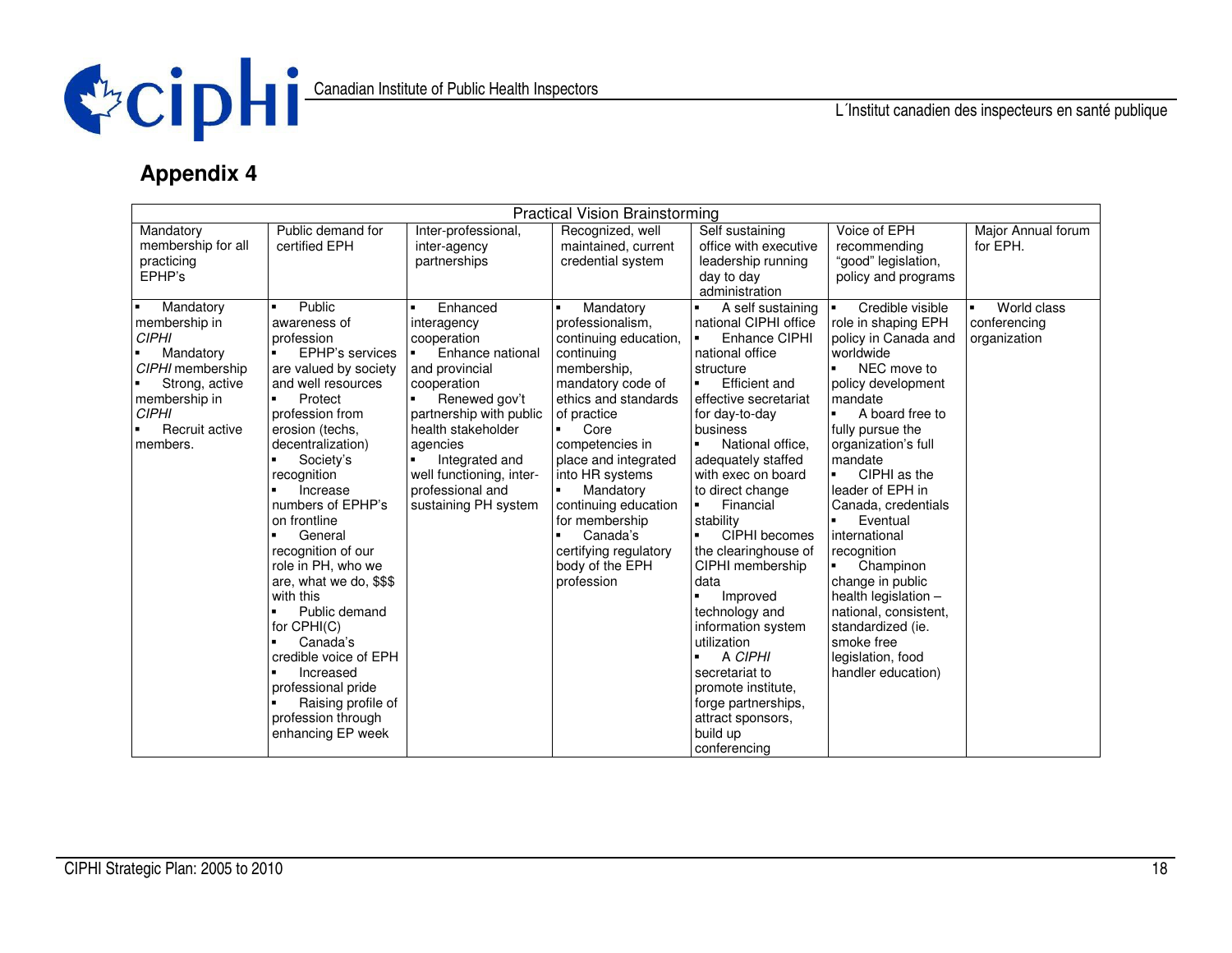

# **Appendix 5**

#### **Strategy Brainstorm**

Prioritizing our advocacy positions for the right place & the right time

- **Explore methods for meaningful policy development**<br>Establish Canadian council of FPH
- Establish Canadian council of EPH
- **Get Butler Jones to announce and promote EPH Week**
- **Increase EPHP's visibility, PHAC to establish chief Environmental Health Officer of Canada** position
- Explore opportunities for joint partnership with other PH stakeholders and agencies

Secure Mandatory Membership

- Copyright titles by July 30/05
- **Implement mandatory membership no more freebies**
- **Membership dues to reflect "pro" designation**

Engage the membership

- Re-evaluate all *CIPHI* communication tools, eg website, newsletter, EH review, ENV week
- **Communication strategy with schools, inter-provincially, and nationally**
- **EXECOMPILE AND COLLECT**, EPH folklore
- Media extol virtues of EPHP's
- **Revitalize website**
- **Vignettes of EPH heroes, NFB grant**
- **Mandatory corporate branding (standardization)**
- Summarize and forward strategic plan to members engage EPHP's

Institute a program of mandatory professionalism

- Core competency, standards of practice, quality assurance, board of registry, courses to support, skills enhancement, create an EPH model
- **Implement CPC snazzy, marketing, proceed with confidence**
- Quick wins to demonstrate success

Increase capacity of National office function

- Hire suitable management consultant to evaluate future directions of National office
- Need Office feasibility study, staffing needs, / job description, set target dates
- Establish *CIPHI* secretariat office